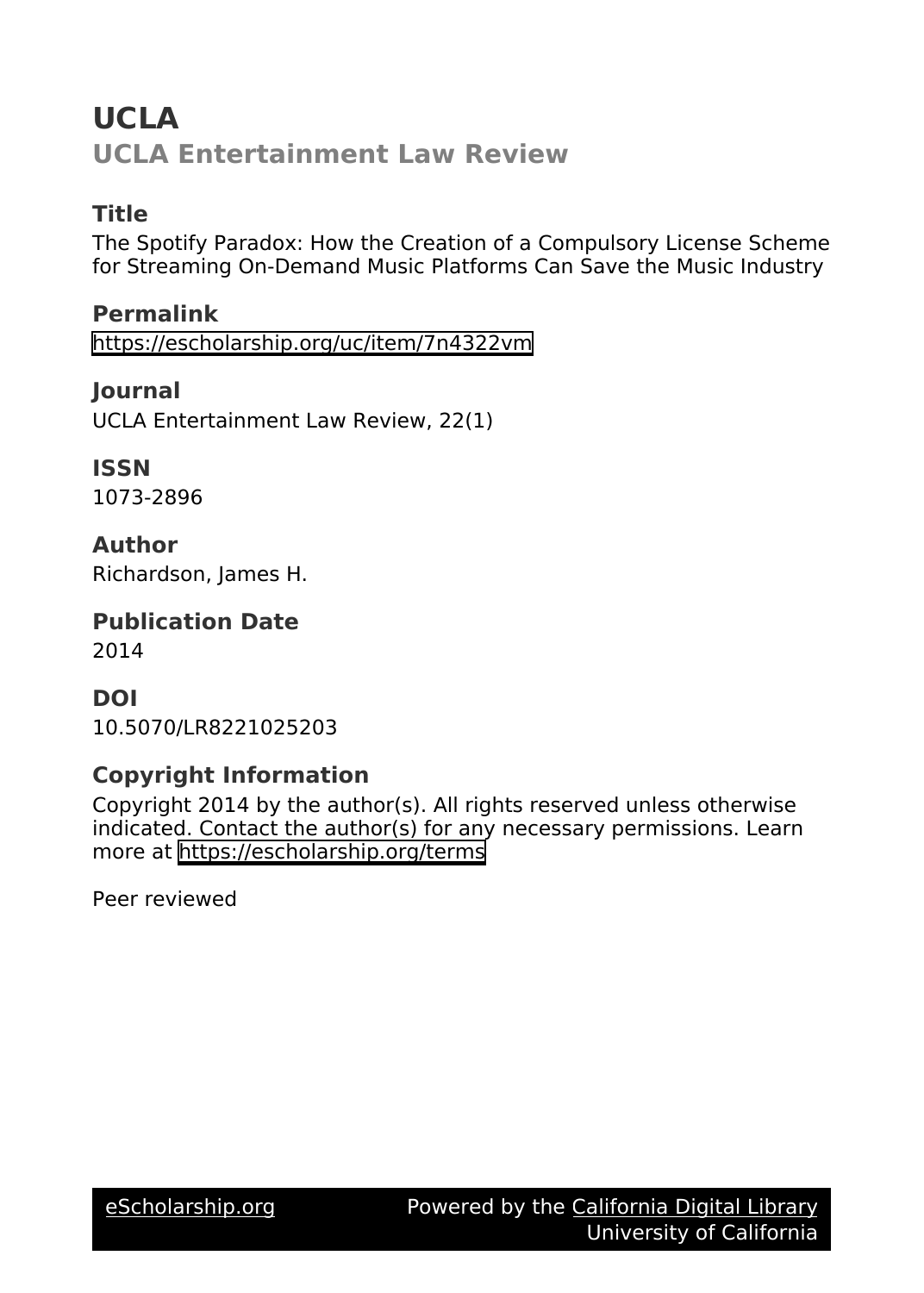# **The Spotify Paradox: How the Creation of a Compulsory License Scheme for Streaming On-Demand Music Platforms Can Save the Music Industry**

# James H. Richardson\*

| L  |                                                                     |                                                                          |  |
|----|---------------------------------------------------------------------|--------------------------------------------------------------------------|--|
| П. | ILLEGAL DOWNLOADING LOCALLY STORED MEDIA, AND THE RISE OF STREAMING |                                                                          |  |
|    | MUSE                                                                |                                                                          |  |
|    | A.                                                                  | The Digitalization of Music, and the Rise of Locally Stored Content.  47 |  |
|    | B.                                                                  | The Road to Legitimacy: Digital Media in Light of A&M Records, Inc. 48   |  |
|    | $C_{\cdot}$                                                         | Legitimacy in a Sea of Piracy: The iTunes Music Store49                  |  |
|    | D.                                                                  |                                                                          |  |
|    |                                                                     |                                                                          |  |
|    | $\mathsf{A}$                                                        |                                                                          |  |
|    | B.                                                                  | Digital Performance Right in Sound Recordings Act52                      |  |
|    | C                                                                   |                                                                          |  |
|    | D.                                                                  |                                                                          |  |
|    |                                                                     |                                                                          |  |
|    | $A_{-}$                                                             |                                                                          |  |
|    | B.                                                                  |                                                                          |  |
|    | C.                                                                  |                                                                          |  |
| V. |                                                                     |                                                                          |  |
|    |                                                                     |                                                                          |  |
|    | B.                                                                  |                                                                          |  |
|    | C.                                                                  |                                                                          |  |
|    |                                                                     |                                                                          |  |
|    | A.                                                                  |                                                                          |  |
|    | B.                                                                  |                                                                          |  |
|    | C.                                                                  |                                                                          |  |
|    |                                                                     |                                                                          |  |

\* Candidate for J.D. & M.B.A. at UCLA School of Law and UCLA Anderson School of Management, expected June 2015.

© 2014 James H. Richardson. All rights reserved.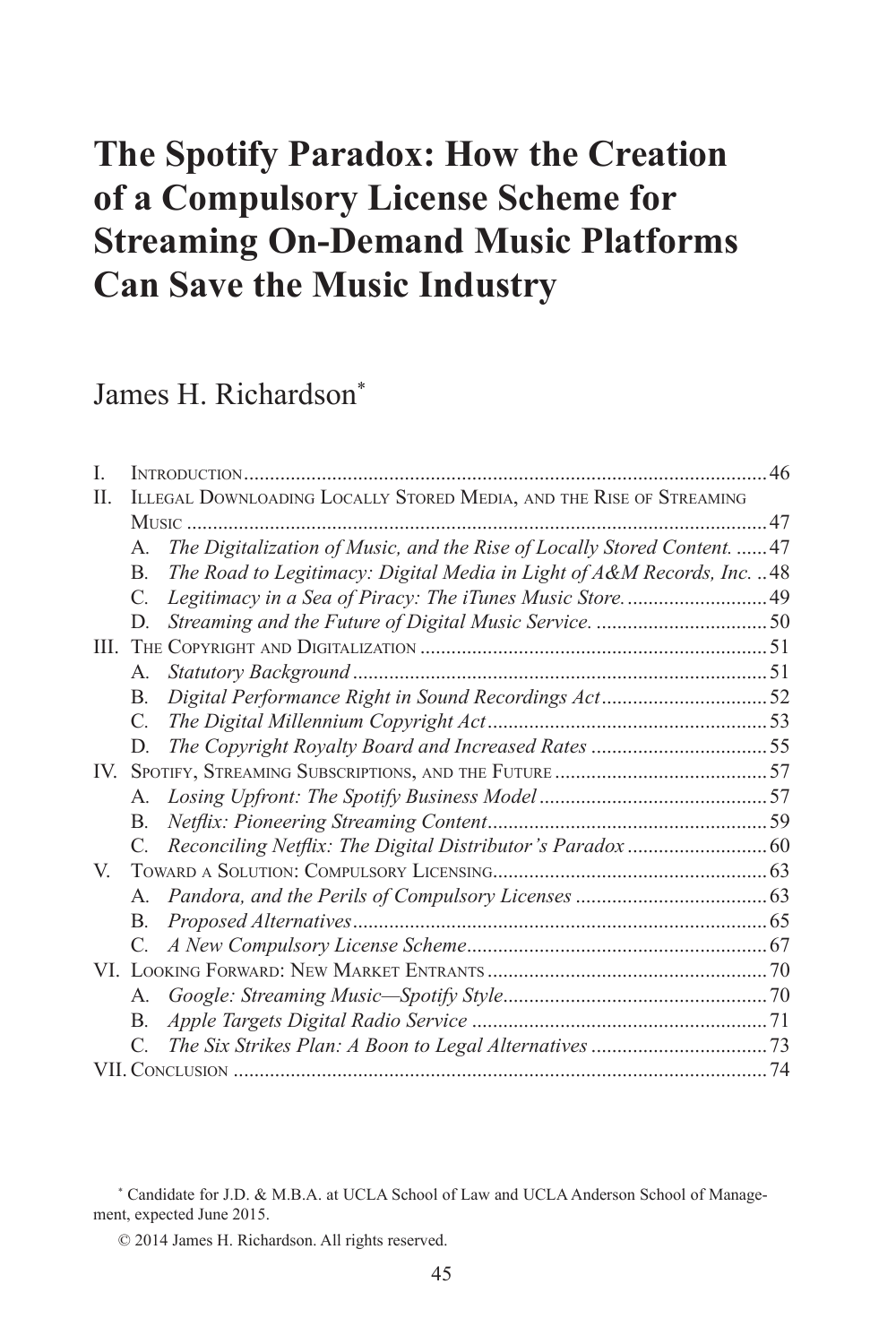#### <span id="page-2-0"></span>I. Introduction

Since the digitization of audio recordings into MP3 format, and the advent of affordable, portable MP3 players, the music industry has been forced to evaluate complex copyright and intellectual property issues. The recent emergence of cloudbased data storage and computing suggests that the next frontier will be centered on streaming rights for audio recordings. Though Napster and iTunes prompted local storage of users' proprietary music files, the growing trend points toward subscription-based models. Services like Pandora,<sup>1</sup> iHeartRadio,<sup>2</sup> Last.fm,<sup>3</sup> Spotify,<sup>4</sup> Rdio,<sup>5</sup> Beats Music<sup>6</sup> and now, even iTunes<sup>7</sup> collect a fixed, recurring fee in exchange for unlimited access to streamed content.

This paradigm shift represents the next evolutionary step in an industry that has already greatly outpaced legislation intended to govern its markets. The future of this market turns on the licensing scheme that providers and record labels are able to agree upon. U.S. law provides for compulsory licensing fees, determined in accordance with various factors.<sup>8</sup> Some providers opt, instead, to negotiate alternative licensing schemes.<sup>9</sup> This note explores the impact of copyright law upon interactive streaming music services and proposes a modified compulsory licensing scheme intended to bring both content owners and distributors to the negotiation table. This proposed statutory rate is devised to create licensing fees more reflective of the market rate than those currently produced in a courtroom.

The note proceeds as follows: Section II provides a broad overview of the history of digital music distribution; beginning with Napster, then the iTunes Music Store and finally the current transition to streaming music as the future medium of distribution. Section III provides a broad overview of the U.S. Copyright Act as it pertains to digital music distribution and compulsory licensing. Subsequently, in Section IV,

<sup>1</sup> *See* "About Pandora®," Pandora, [http://www.pandora.com/about \(last visited Oct. 6, 2014](http://www.pandora.com/about (last visited Oct. 6, 2014)).

<sup>2</sup> *See* "Welcome to iHeartRadio," iHeartRadio, [http://news.iheart.com/articles/about-iheartra](http://news.iheart.com/articles/about-iheartradio-390884/welcome-to-iheartradio-6906244)[dio-390884/welcome-to-iheartradio-6906244/](http://news.iheart.com/articles/about-iheartradio-390884/welcome-to-iheartradio-6906244) (last visited Oct. 6, 2014).

<sup>3</sup> *See* "About Last.fm" Last.fm, [http://www.last.fm/about \(last visited Oct. 6, 2014\)](http://www.last.fm/about (last visited Oct. 6, 2014).

<sup>&</sup>lt;sup>4</sup> *See* "About Us," SpoTIFY,<https://www.spotify.com/us/about-us/contact/> (last visited Oct. 6, 2014).

<sup>&</sup>lt;sup>5</sup> *See* "About Rdio," RDIO, <http://www.rdio.com/about/>(last visited Oct. 6, 2014).

<sup>6</sup> Note, Beats Music—which offers a service similar to Spotify—was formerly known as MOG. It was purchased by Beats Electronics LLC, and was subsequently acquired by Apple for approximately \$3 Billion, in the Summer of 2014, see Press Release, Apple Inc., Apple to Acquire Beats Music and Beats Electronics (May 28, 2014) [http://www.apple.com/pr/library/2014/05/28Apple-to-Acquire-Beats-Mu](http://www.apple.com/pr/library/2014/05/28Apple-to-Acquire-Beats-Music-Beats-Electronics.html?sr=hot)[sic-Beats-Electronics.html?sr=hotnews.rss](http://www.apple.com/pr/library/2014/05/28Apple-to-Acquire-Beats-Music-Beats-Electronics.html?sr=hot); *see also* "Features," Beats Music, [http://www.beatsmusic.](http://www.beatsmusic.com/features ) [com/features](http://www.beatsmusic.com/features ) (last visited Oct. 6, 2014) (describing the Beats Music player and how the product works for consumers).

<sup>7</sup> *See* "iTunes Radio," Apple, <https://www.apple.com/itunes/itunes-radio/> (last visited Oct. 6, 2014).

<sup>8</sup> The Copyright Act of 1976, 17 U.S.C. §§ 106, 114-115 (2006).

<sup>9</sup> Dan Graziano, *Apple's 'iRadio' hits another roadblock, WWDC launch might be delayed*, BGR (May 17, 2013), [http://bgr.com/2013/05/17/apple-iradio-launch-delayed-rumor/;](http://bgr.com/2013/05/17/apple-iradio-launch-delayed-rumor/) *see also* Caleb Garling, *Spotify tries to bulk up for negotiations with record labels,* SFGate (March 25, 2013) h[ttp://blog.](ttp://blog.sfgate.com/techchron/2013/03/25/spotify-tries-to-bulk-up-for-negotiations-with-record-lab) [sfgate.com/techchron/2013/03/25/spotify-tries-to-bulk-up-for-negotiations-with-record-labels/.](ttp://blog.sfgate.com/techchron/2013/03/25/spotify-tries-to-bulk-up-for-negotiations-with-record-lab)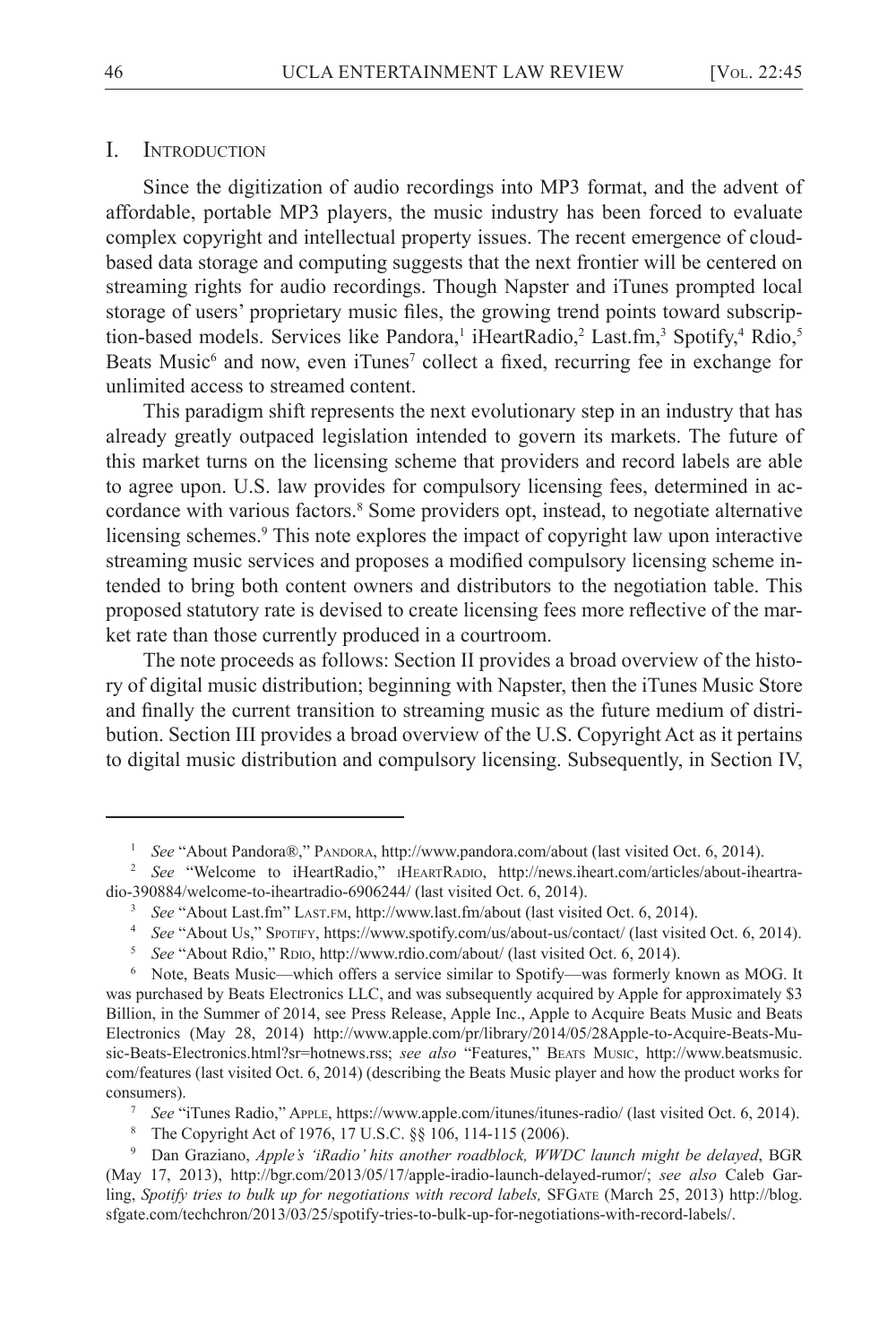<span id="page-3-0"></span>the focus shifts to an analysis of the new streaming music service Spotify<sup>10</sup> and its available financial information. This section draws a comparison between Spotify and Netflix and explores the complications faced by the company in negotiating and renegotiating for content licenses. Section V provides a review of the literature surrounding compulsory licenses with regard to streaming music and video providers. The analysis then shifts to an examination of Pandora Radio and the difficulties associated with compulsory licensing in its current form. This note then proposes a new compulsory licensing scheme which is intended to incentivize both parties to engage in good faith negotiations. This scheme creates a license based on distributor revenue, which is then taxed at a progressive rate relative to the net revenue of the distributor. This tax rate decreases as its share of distributor income decreases. Thus, content owners as well as content distributors stand to gain as the share of net revenue paid in royalties declines. Finally, Section VI discusses potential new entrants to the digital streaming music distribution market as well as the recently announced "six-strikes plan," before offering general conclusions.

- II. Illegal Downloading Locally Stored Media, and the Rise of Streaming Music
- A. *The Digitalization of Music, and the Rise of Locally Stored Content.*

As bandwidth grew to accommodate the growing uses for the Internet, so too did the size of transferrable files. Capitalizing upon this, on June 1, 1999, the peer-topeer ("P2P") file sharing software Napster was launched,<sup>11</sup> and grew immediately in popularity.12 The creation of P2P services brought forth interesting questions of contributory infringement; however, this new phenomenon also radically transformed music consumption and delivery. Specifically, Napster and the ensuing transition to locally-stored, digitally downloaded music turned the album-oriented music production business model on its head.

Unsurprisingly, the Recording Industry Association of America ("RIAA") filed suit against Napster, less than a half-year after its release.13 Fourteen months later, the 9th Circuit effectively issued Napster's death warrant in staying an injunction handed down by the District Court in *A&M Records, Inc. v. Napster, Inc*. <sup>14</sup> Yet, Napster's

<sup>&</sup>lt;sup>10</sup> Note, subscription-based on-demand music alternatives to Spotify exist, which provide the same basic service, including: Rdio, Beats Music, and others. To properly narrow the scope of this note, the focus is on Spotify. However, the considerations and recommendations throughout apply to its competitors, as well.

<sup>11</sup> Spencer E. Ante, *Inside Napster: How the Music Sharing Phenom Began, Where it Went Wrong, and What Happens Next*, Bloomberg Businessweek (Aug. 14, 2000), [http://www.businessweek.](http://www.businessweek.com/2000/00_33/b3694001.htm.) [com/2000/00\\_33/b3694001.htm.](http://www.businessweek.com/2000/00_33/b3694001.htm.)

<sup>12</sup> *See id.*

<sup>13</sup> A&M Records, Inc. v. Napster, Inc., No. C 99-05183 MHP, 2000 WL 573136, at \*1 (N.D. Cal. May 12, 2000) (stating that plaintiffs originally filed suit on Dec. 6, 1999).

<sup>&</sup>lt;sup>14</sup> A&M Records, Inc. v. Napster, Inc., 239 F.3d 1004, 1029 (9th Cir. 2001) (affirming in part the district court's ruling that Napster could be held both vicariously and contributorily liable for copyright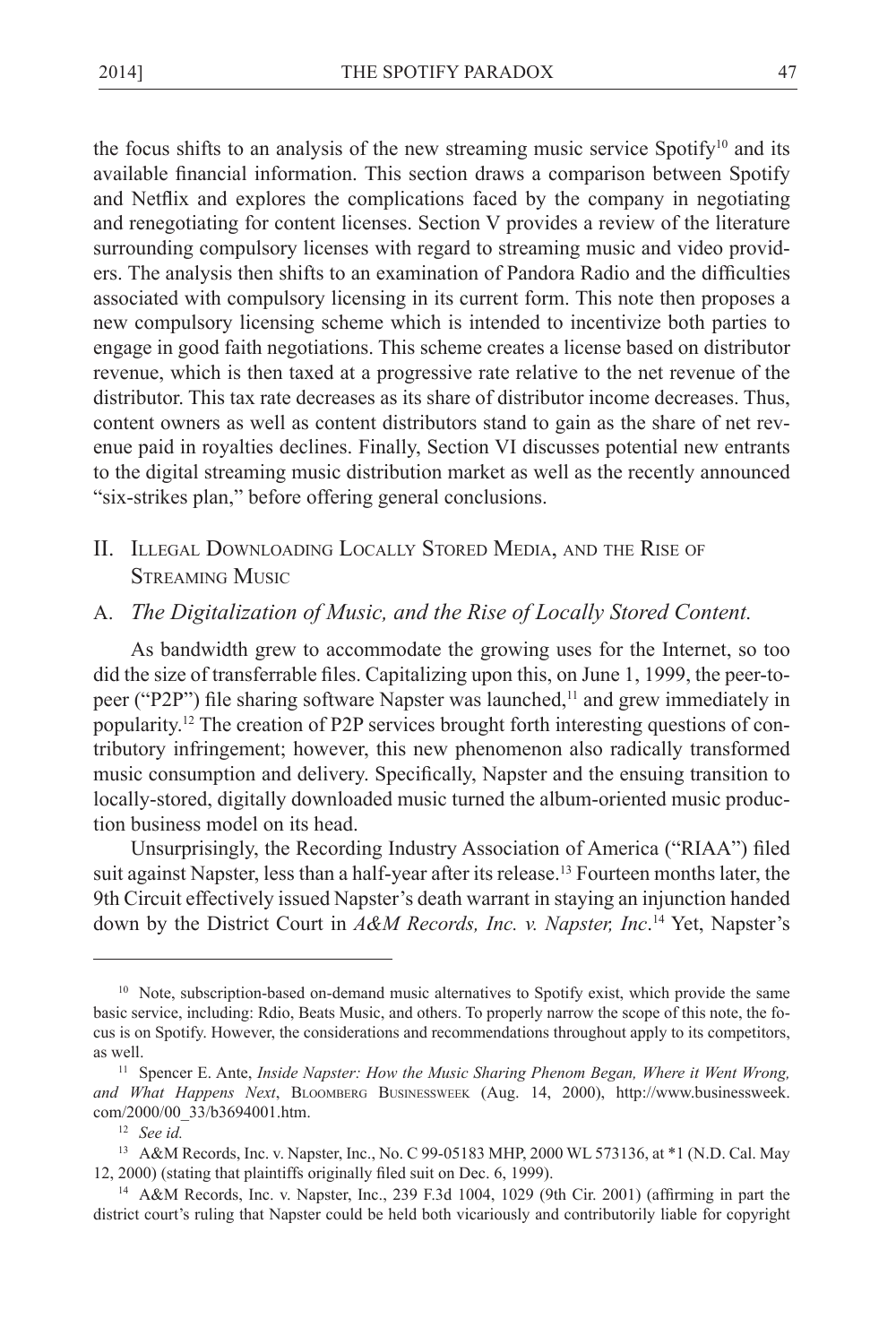<span id="page-4-0"></span>impact on the music industry has substantially outlasted its existence. In addition to a new *expectation* of free music content, Napster eased users into a new status quo of digital music ownership. Consumers that might have been reticent to convert their music library to an all-digital collection were lured in by the carrot of free content this trend toward digitalization of music libraries has proven to be lasting. All but gone were the days of physical album sales, and with them, the high-margins that the record labels had grown accustomed to.<sup>15</sup>

#### B. *The Road to Legitimacy: Digital Media in Light of A&M Records, Inc.*

Following *A&M Records, Inc.*, Napster was unable to establish a tenable, legal business model capable of rising to its previous popularity, and in September 2002, a bankruptcy court in Delaware blocked the sale of the company to a German investor, at which point the company ceased operations.16 Similar P2P music (and media) sharing companies quickly rushed in to fill this void.17 However, most of those companies were eventually either shut down or altered to operate as legitimate entities.<sup>18</sup>

1. Failure to Subscribe: Initial Reluctance Toward Subscription Models.

In an effort to capitalize upon digital music distribution, major record labels, as well as smaller independent companies, began establishing digital media stores. Sony teamed up with Universal Music Group to provide Pressplay — an online subscription based service.<sup>19</sup> Simultaneously, AOL Time Warner, Bertelsmann Music Group and EMI worked alongside RealNetworks to create a similar product, called MusicNet.20 Both software platforms provided access to streaming music content, but continued access required users to maintain their subscription.<sup>21</sup> Moreover, the two services refused to cross-license to one another, forcing potential users to choose between two mutually exclusive music catalogs.<sup>22</sup> Neither platform gained traction,

infringement).

<sup>15</sup> Tshepo Mokoena, *Album Sales Fall to Lowest Ever in US*, The Guardian (Jan. 16, 2014), [http://](http://www.theguardian.com/music/2014/jan/16/physical-album-sales-fall-lowest-ever-level.) [www.theguardian.com/music/2014/jan/16/physical-album-sales-fall-lowest-ever-level.](http://www.theguardian.com/music/2014/jan/16/physical-album-sales-fall-lowest-ever-level.)

<sup>&</sup>lt;sup>16</sup> Benny Evangelista, Napster Runs out of Lives - Judge Rules Against Sale, SFGATE (Sept. 4, 2002), <http://www.sfgate.com/business/article/Napster-runs-out-of-lives-judge-rules-against-2774278.php.>

<sup>&</sup>lt;sup>17</sup> Examples include: LimeWire, Grokster and KaZaa, as well as BitTorrent clients, such as  $\mu$ Torrent, Xtorrent and Vuze (Azeureus), which allow for piecemeal downloading of large files from numerous users simultaneously.

<sup>18</sup> *See* Metro-Goldwyn-Mayer Studios Inc. v. Grokster, Ltd., 545 U.S. 913, 919 (2005) (holding that Grokster, by inducing copyright infringement, could be held liable for the resulting acts of infringement by third parties); Arista Records LLC v. Lime Grp. LLC 784 F.Supp.2d 398, 409-410 (S.D.N.Y. 2011) (granting summary judgment against P2P software, Limewire, for inducement of copyright infringement); UMI Recordings, Inc. v. MP3.com, Inc., 92 F.Supp.2d 349, 352 (S.D.N.Y. 2000) (deeming MP3.com's users' uploading, storing and streaming of personally owned digital media not to be "fair use").

<sup>&</sup>lt;sup>19</sup> WALTER ISAACSON, STEVE JOBS 395 (2011).

<sup>20</sup> *See id.*

<sup>21</sup> *See id.*

<sup>22</sup> *See id.*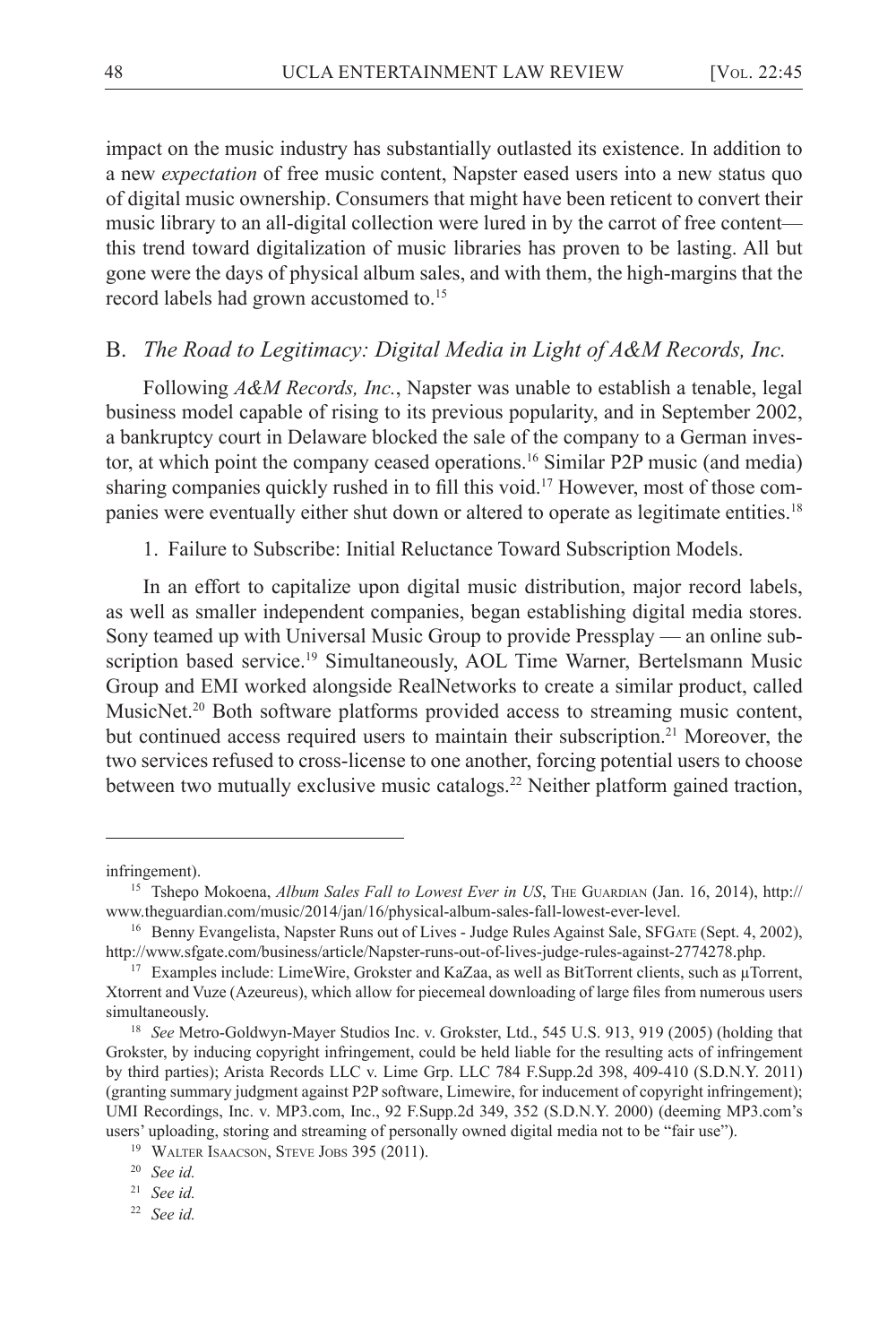<span id="page-5-0"></span>due largely to poor user interface, as well as to the convenience of piracy, and a newly fostered consumer expectation of free access to music.<sup>23</sup>

For its part, the legal system had begun plugging the loopholes, and defining copyright frontiers in the digital space to keep piracy [at least somewhat] in check.<sup>24</sup> Yet, no convenient, legitimate and viable alternative arose. Enter, Steve Jobs.

# C. *Legitimacy in a Sea of Piracy: The iTunes Music Store.*

Levering its bargaining power as a result of the recently introduced iPod, and pointing out the repeated failures of the record industry to capitalize upon digital music delivery, Steve Jobs of Apple Computers began courting record executives, with an eye toward creating a consolidated, digital, online delivery service for music files.25 While some companies were receptive to Apple and to iTunes, others unsurprisingly refused.26 One executive went so far as to demand that Apple pay the labels a royalty for each iPod sold, claiming that the music was driving hardware sales.<sup>27</sup> Yet, in the end, Jobs was able to persuade all of the major record labels to enter into an agreement to sell music online.<sup>28</sup>

The Apple iTunes Music Store was launched with iTunes 4.0 on April 28, 2003.29 Initially, the online store offered individual song downloads for \$0.99 and whole album downloads for \$9.99.<sup>30</sup> When compared to the average suggested list price of a CD in 2002 of \$14.99, major record labels proved willing to accept a 33% decrease in price—a non-negligible reduction in overall margins.<sup>31</sup> Further, this agreement effectively cut the record labels out of the distributional loop; a market that they had controlled since the creation of the vinyl record. Indeed, the record labels were quite

<sup>27</sup> *See id.*

<sup>&</sup>lt;sup>23</sup> *See id.* at 396. In fact, PC World Magazine went so far as to dub the two competing services the ninth worst tech product of all time, on its list of the bottom 25. *See* Dan Tynan, *The 25 Worst Products of* All Time, PCWorld (May 26, 2006), [http://www.pcworld.com/article/125772/worst\\_products\\_ever.html.](http://www.pcworld.com/article/125772/worst_products_ever.html.)

<sup>24</sup> Digital Performance Right in Sound Recordings Act of 1995, Pub. L. No. 104-39, 109 Stat. 336 (1995); *see also* Digital Millennium Copyright Act, H.R. 2281, 105th Cong. §§101-02 (1998) (enacted).

<sup>25</sup> *See id.*

<sup>26</sup> *See id.* at 400.

<sup>28</sup> *See id.* at 401. The deal was negotiated absent a royalty per iPod sold, in part because Jobs and Apple possessed the leverage that iPods would prosper regardless of whether they were filled with legal or illegal content; rather, it was Jobs' prerogative to attempt to create a legal system of licensing.

<sup>29</sup> Press Release, Apple, Inc., Apple Launches the iTunes Music Store (Apr. 28, 2004) [\(http://www.](http://www.apple.com/pr/library/2003/04/28Apple-Launches-the-iTunes-Music-Store.html) [apple.com/pr/library/2003/04/28Apple-Launches-the-iTunes-Music-Store.html\)](http://www.apple.com/pr/library/2003/04/28Apple-Launches-the-iTunes-Music-Store.html).

<sup>&</sup>lt;sup>30</sup> Interestingly, a model nearly identical to that proposed by Apple was first propagated by Latin-music download site Ritmoteca, with support from major labels. Yet, Ritmoteca predated Napster, and as such, was unable to sustain operations when free music became the expectation. This example underscores the importance of timing, and the role that this played in the establishment of the iTunes Store. *See* Liela Cobo, Ritmoteca Pacts with BMG, Sony, BILLBOARD, Dec. 16, 2000, at 10; *see also* Company Overview of Ritmoteca.com, Inc., Bloomberg Businessweek (Aug. 22, 2014) h[ttp://investing.businessweek.](ttp://investing.businessweek.com/research/stocks/private/snapshot.asp?privcapId=113297.) [com/research/stocks/private/snapshot.asp?privcapId=113297.](ttp://investing.businessweek.com/research/stocks/private/snapshot.asp?privcapId=113297.)

<sup>31</sup> The Communications & Strategic Analysis Dep't of the Recording Industry Ass'n of America, *The CD: A Better Value than Ever* (2007), *available at* http://76.74.24.142/F3A24BF9-9711-7F8A-F1D3- 1100C49D8418.pdf (citing the suggested retail price for CDs dating back to 1983).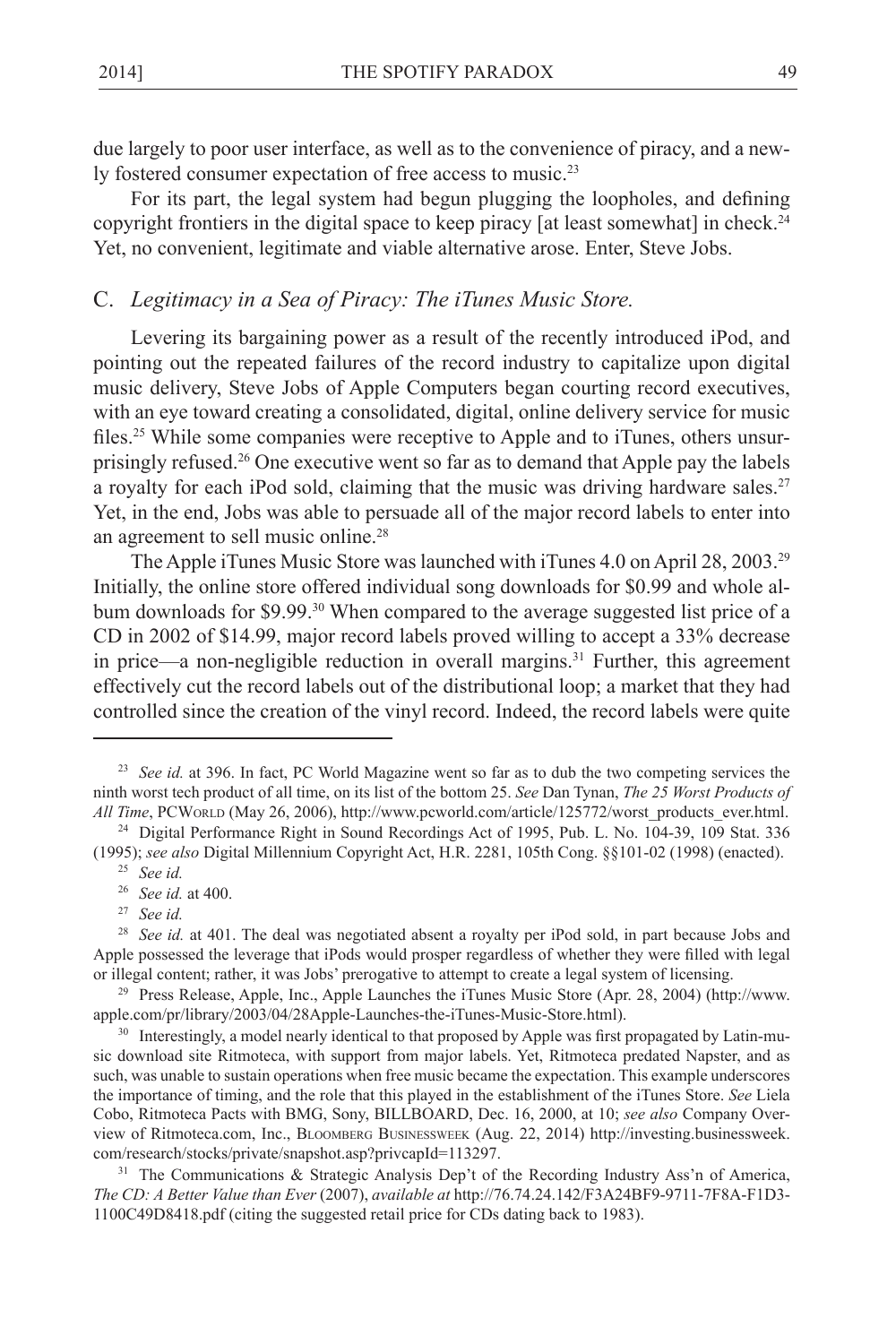<span id="page-6-0"></span>willing to compromise in what would soon redefine legal music downloading, just four years after Napster induced the digital music paradigm shift.

The iTunes Music Store was an immediate success, exceeding half-yearly projections within just six days.<sup>32</sup> On April 3, 2008, less than five years after its inception, iTunes became the largest music retailer in the United States.33 For nearly a decade, iTunes and its consumer ownership rights model have been the industry standard.

Where Napster weakened consumer need for the security that accompanied physical album possession, the iTunes Music Store then legitimized digital music within a song-by-song purchasing framework. This had the effect of further eroding both the market for traditional physical albums ownership, and of upending album bundling norms in the recording industry. Against the backdrop of numerous failed subscription platforms, this digital ownership business model has proven to have significantly more staying power. Indeed, Jobs vehemently insisted that subscription music distribution models were destined to fail.34 However, many of the initial failures of subscription models were due, in large part, to entrenched consumer fears about non-ownership. Personally owned and locally stored files represented a happy medium between pay-per-month services and physical CD ownership. This stopgap was necessary in order that subscription models might someday become tenable.

## D. *Streaming and the Future of Digital Music Service.*

Until relatively recently, few legal subscription-based music-streaming services proved capable of garnering substantial traction, particularly in light of the market share retained by Apple. A host of web-based streaming music services emerged in the wake of Napster, including: The Hype Machine, SoundCloud,35 Last.fm, iHeart-Radio, and Pandora Radio. However, these services operate primarily to facilitate exposure to new songs, terrestrial radio content, remixes, and music that is similar to users' tracked preferences (as indicated by proprietary algorithms). Some platforms provide access to original content, whereas others distribute copyrighted content. However, none of these services provide listeners autonomy to pre-select and listen to copyrighted musical works in advance.

In 2008, the streaming music service Spotify launched in Europe. It quickly gained widespread popularity, and in 2010, the service expanded to the United States. Spotify has now amassed over 24 million active users (of whom 6 million are

<sup>32</sup> *See* Isaacson, *supra* note 12, at 403.

<sup>33</sup> Press Release, Apple, Inc., iTunes Store Top Music Retailer in the US (Apr. 3, 2008) [\(http://www.](http://www.apple.com/pr/library/2008/04/03iTunes-Store-Top-Music-Retailer-in-the-US.html) [apple.com/pr/library/2008/04/03iTunes-Store-Top-Music-Retailer-in-the-US.html\)](http://www.apple.com/pr/library/2008/04/03iTunes-Store-Top-Music-Retailer-in-the-US.html).

<sup>34</sup> *See* Isaacson, *supra* note 12, at 397. Jobs stated in an interview with Rolling Stone that he thought that "you could make available the Second Coming in a subscription model and it might not be successful." Jeff Goodell, Steve Jobs, ROLLING STONE, Dec. 3, 2003, *available at* [http://www.rollingstone.](http://www.rollingstone.com/music/news/steve-jobs-rolling-stones-2003-interview-20111006.) [com/music/news/steve-jobs-rolling-stones-2003-interview-20111006.](http://www.rollingstone.com/music/news/steve-jobs-rolling-stones-2003-interview-20111006.)

<sup>35</sup> Note, both The Hype Machine and SoundCloud facilitate the distribution of *user-uploaded, original works*, and therefore, do not pay royalties to the original copyright holders for the songs published on the websites.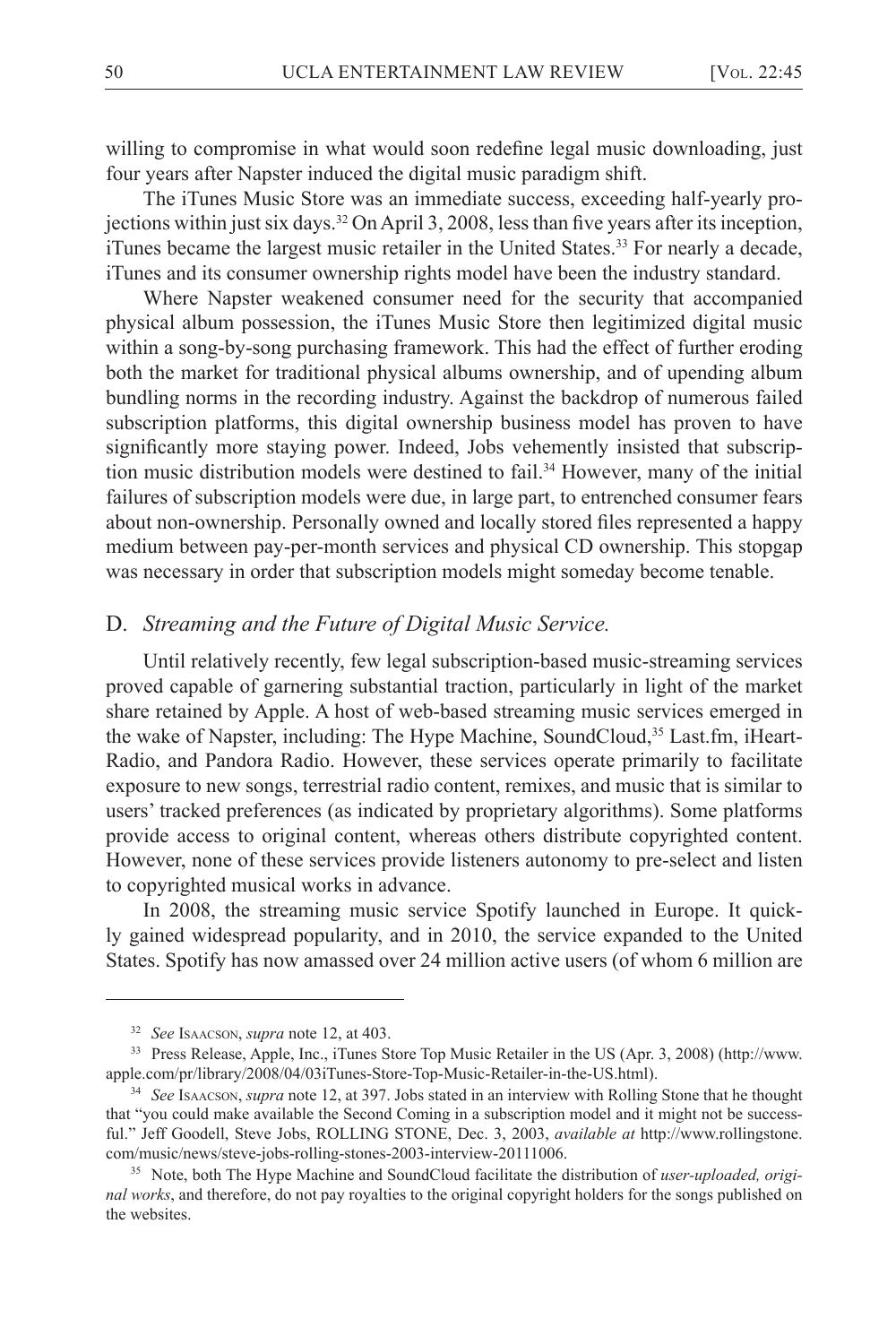<span id="page-7-0"></span>paying),<sup>36</sup> a global library of 20 million songs<sup>37</sup> (compared to the 26 million songs licensed globally by iTunes), $38$  and a valuation of \$3 billion.<sup>39</sup> Yet, the company and its early successes are predicated upon a business model that is unsustainable. Spotify's business model requires that the company take massive losses while providing free content in an attempt to attract users. As the company's consumer base and revenue stream become more established, access to free content is discontinued, thus decreasing costs and, in theory, turning a profit.

However, this model is complicated by variable licensing costs. Spotify, much like other streaming content providers, is constantly engaged in licensing negotiations with content owners, across numerous labels, in multiple countries. As Spotify's market share becomes more established, and revenue streams are proven, larger content owners will possess increasing amounts of leverage over digital distributors. These entities can threaten to withdraw licensure absent a hiked-up royalty structure. This note proposes a statutory licensing system intended to mitigate this problem.

### III. The Copyright and Digitalization

# A. *Statutory Background*

Where compulsory licenses were once applied to both patents (oft as an antitrust remedy) $40$  and to copyrights, they are now applied almost exclusively to copyright protected, nondramatic, musical works. The U.S. Copyright Act of 1976 enunciates the exclusive rights granted to copyright owners.<sup>41</sup> The Act draws a distinction between "musical works" and "sound recordings."42 Typically, record labels own the right to the sound recording, whereas composers posses the right to the musical work, or the composition.43 These two rights receive disparate treatment at law. Only the owners of the right to the musical work are compensated for songs played over

<sup>36</sup> *Spotify Fast Facts*, Spotify.com, (Dec. 6, 2012), [https://spotify.box.com/s/73srj5dsycxhmraspbb1;](https://spotify.box.com/s/73srj5dsycxhmraspbb1) *see also* Paul Sloan, *Spotify: Growing Like Mad, Yet So Far to Go*, CNET, [http://news.cnet.com/8301-](http://news.cnet.com/8301-14013_3-57573394/spotify-growing-like-mad-yet-so-far-to-go/ ) [14013\\_3-57573394/spotify-growing-like-mad-yet-so-far-to-go/ \(](http://news.cnet.com/8301-14013_3-57573394/spotify-growing-like-mad-yet-so-far-to-go/ )Mar.12, 2013, 6:00 AM)).

<sup>37</sup> *See Spotify Fast Facts*, *supra* note 28. Note, however, this statistic represents the aggregate number of songs licensed internationally, and country-by-country catalog sizes vary. Id.

<sup>38</sup> Press Release, Apple, Inc., Apple Unveils New iTunes (Sept. 12, 2012) [\(http://www.apple.com/pr/]((http://www.apple.com/pr/library/2012/09/12Apple-Unveils-New-iTunes.html) [library/2012/09/12Apple-Unveils-New-iTunes.html\)]((http://www.apple.com/pr/library/2012/09/12Apple-Unveils-New-iTunes.html).

<sup>39</sup> Tim Bradshaw & Andrew Edgecliffe-Johnson, *Spotify in Top League with \$3bn Valuation*, FIN. TIMES, [http://www.ft.com/intl/cms/s/0/e11c1344-2e98-11e2-9b98-00144feabdc0.html#axzz2K4NCQB](http://www.ft.com/intl/cms/s/0/e11c1344-2e98-11e2-9b98-00144feabdc0.html#axzz2K4NCQBny)[ny](http://www.ft.com/intl/cms/s/0/e11c1344-2e98-11e2-9b98-00144feabdc0.html#axzz2K4NCQBny) (last updated Nov. 15, 2012, 12:24 AM).

<sup>40</sup> United States v. Glaxo Group Ltd., 410 U.S. 52, 64 (1973); Besser Mfg. Co. v. United States, 343 U.S. 444, 447 (1952); United States v. General Electric Co., 115 F. Supp. 835, 843-46 (D.N.J. 1953); United States v. Glaxo Group Ltd., 410 U.S. 52, 64 (1973).

<sup>41</sup> Note, compulsory licenses were originally established in the Copyright Act of 1909. *See* The Copyright Act of 1909, Pub. L. 60-349, 35 Stat. 1075 (Mar. 4, 1909; repealed Jan. 1, 1978). However, in the interest of brevity, this note limits the discussion to the Copyright Act of 1976 and subsequent legislation.

<sup>&</sup>lt;sup>42</sup> Copyright Act of 1976, 17 U.S.C. §102(a)(2), (7) (2010); AL KOHN & BOB KOHN, KOHN ON MUSIC Licensing 1465 (4th ed. 2010).

<sup>43</sup> *See* KOHN, *supra* note 34, at 1466.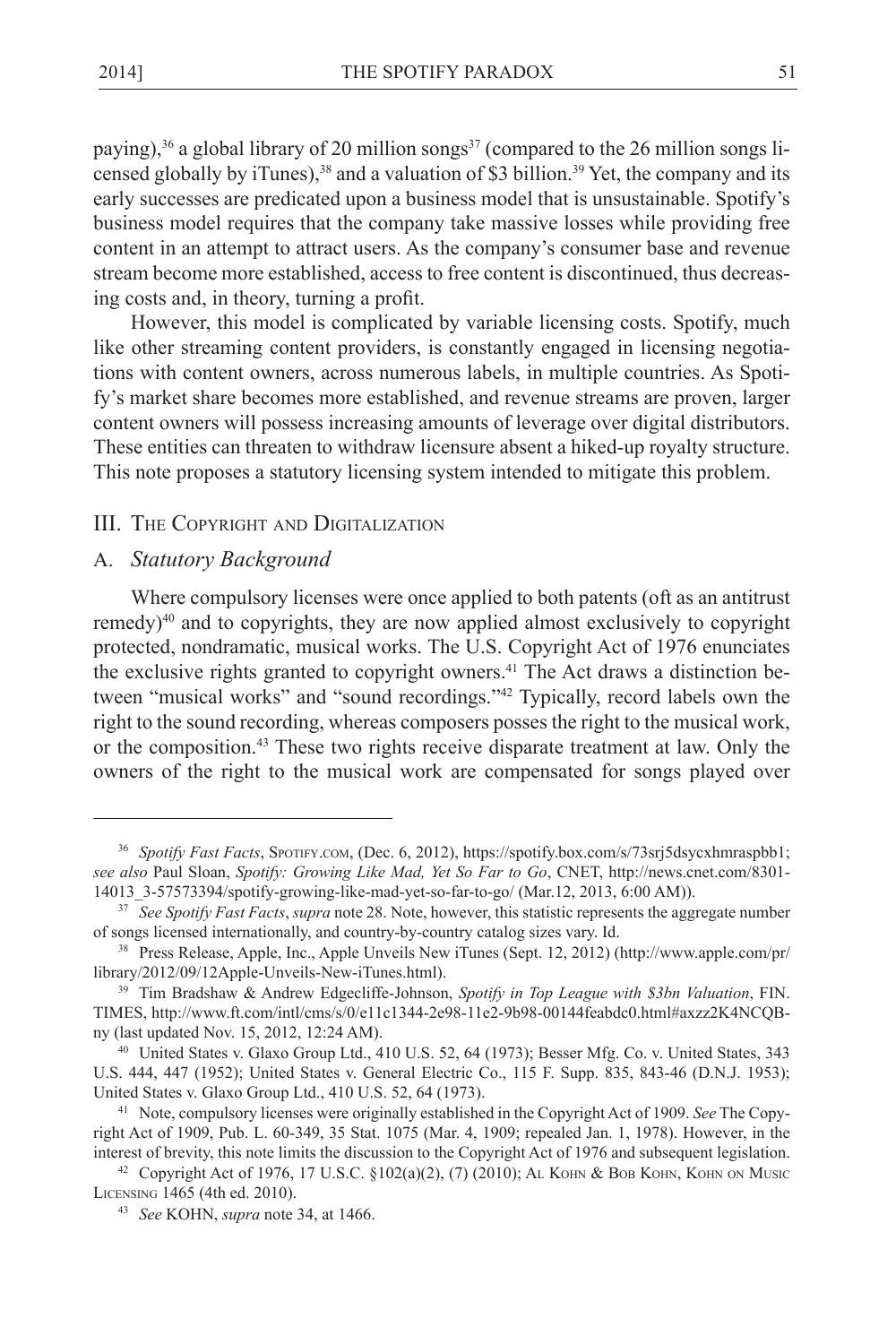terrestrial radio.44 The original justification for this differential treatment was the notion that radio plays drive physical album sales, from which sound recording rights owners profit. However, the digitalization of music distribution has upended this model.

Sections 114 and 115 of the now-amended Copyright Act establish compulsory licensing exceptions to the exclusive rights granted to copyright holders.<sup>45</sup> These compulsory licenses have evolved and adapted to changes in technology; first with the enactment of the Digital Performance Right in Sound Recording Act of 1995,46 and then with the Digital Millennium Copyright Act of 1998.<sup>47</sup>

## B. *Digital Performance Right in Sound Recordings Act*

In response to industry-wide fears that the Copyright Act did not sufficiently protect owners' sound recording rights in the face of digitalization, Congress passed the Digital Performance Right in Sound Recordings Act ("DPRA"), which amended sections 106, 114 and 115.<sup>48</sup> The DPRA was enacted with the intent of protecting copyright holders—artists, record labels and any other parties—from potentially adverse outcomes as a result of new technology.49 One such way that this act protected rights holders was through the creation of a new digital public performance right.<sup>50</sup> The DPRA created a complicated categorization criteria for the types of services that would and would not be eligible to license works compulsorily.<sup>51</sup> This system placed streaming music into one of the following three categories of: (1) interactive services, (2) non-interactive subscription services and (3) non-interactive non-subscription digital audio services.<sup>52</sup> Each of these different types of service was accompanied by a different licensing requirement in correspondence with their likelihood and tendency to supplant traditional content distribution.<sup>53</sup>

<sup>44</sup> John Villasenor, *Digital Music Broadcast Royalties: The Case for a Level Playing Field*, Issues in Technology Innovation, Aug. 2012, at 1, 3 (noting that the exemption of broadcast radio from the new performance right in a sound recording was crucial to the passage of both the DMCA and the DPRA).

<sup>45</sup> *See* 17 U.S.C. §§114-115; KOHN, *supra* note 34, at 733.

<sup>46</sup> Digital Performance Right in Sound Recordings Act of 1995, Pub. L. No. 104-39, 109 Stat. 336 (1995) [hereinafter DPRA].

<sup>47</sup> Digital Millennium Copyright Act, H.R. 2281, 105th Cong. §§101-02 (1998) (enacted) [hereinafter DMCA].

<sup>48</sup> *See* DPRA.

<sup>49</sup> S. REP. NO. 104-128, at 10 (1995); *see also* W. Jonathan Cardi, *Über-Middleman: Reshaping the Broken Landscape of Music Copyright*, 92 Iowa L. Rev. 835, 850 (2007).

<sup>50</sup> *See* KOHN, *supra* note 34, at 739; *see also* Bonneville Int'l Corp. v. Peters, 153 F. Supp. 2d 763, 766-768 (E.D. Pa. Aug. 1, 2001). Note, in an attempt to address the issue of *downloadable* music files, the act also expanded the scope of the pre-existing compulsory mechanical license provision, in order to encompass recreation and distribution of musical works in sound recordings via digital transmission. Kohn, *supra* note 34, at 739; *see also* Bonneville Int'l Corp. v. Peters, 153 F. Supp. 2d 763, 766-68 (E.D. Pa. Aug. 1, 2001).

<sup>51</sup> *Bonneville*. 153 F. Supp. 2d at 766-68.

<sup>52</sup> *See id.* at 767-68.

<sup>53</sup> *See id.*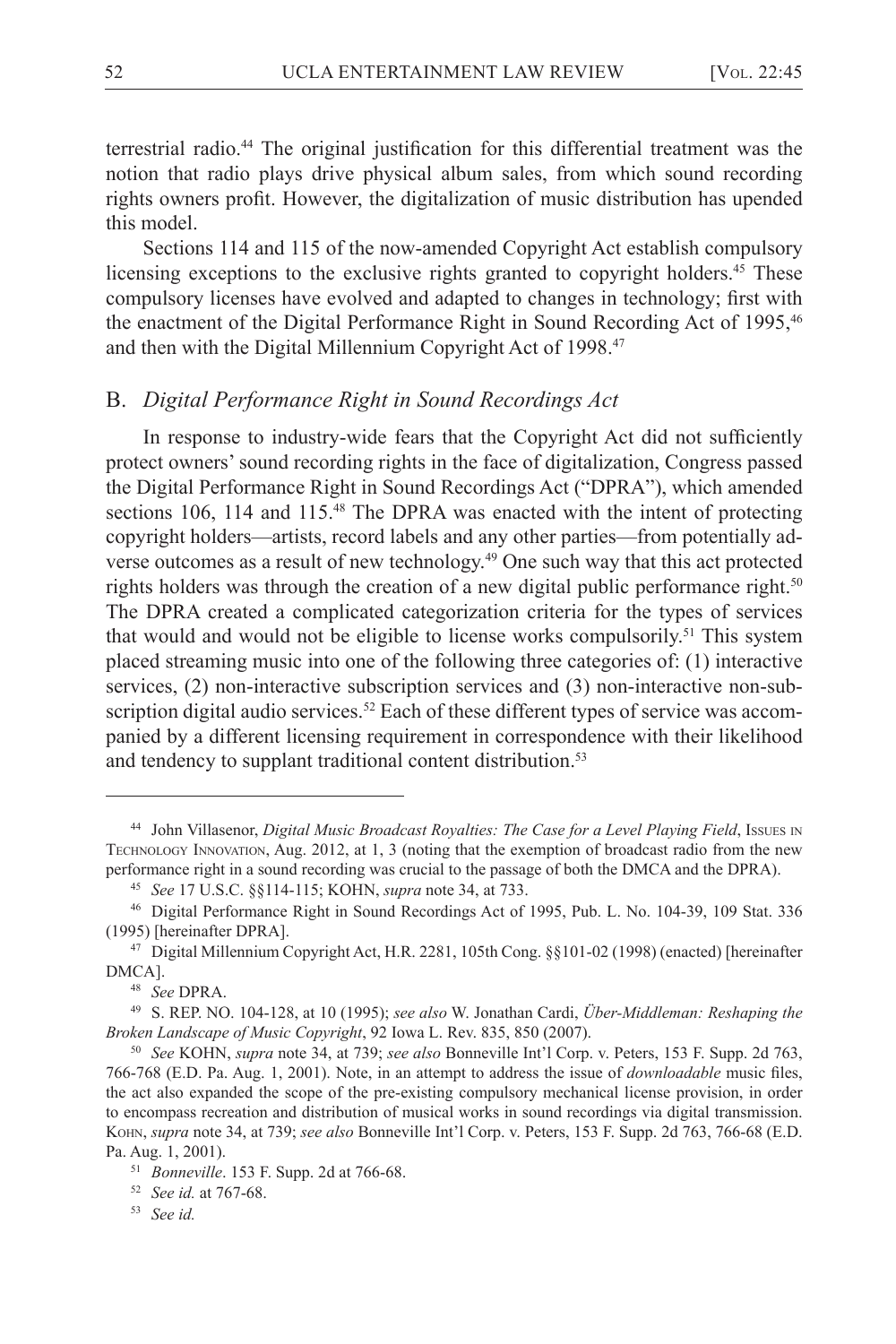# <span id="page-9-0"></span>1. Interactive Services

Interactive services receive little benefit from the Copyright Act, as a result of the DPRA. After the DPRA's enactment, providers of interactive services were required to obtain authorization from the owner of the sound recording copyright in order to provide access to digital music. The DPRA did not provide a compulsory licensing provision for these services. Given the substitutability of on-demand music recordings, interactive service providers must contract directly with record labels. "Interactive music" was defined by the DPRA as a service that ". . .enables a member of the public to receive, on request, a transmission of a particular sound recording chosen by . . . the recipient."54

# 2. Non-Interactive Subscription Services

Non-interactive *subscription* services must also pay a royalty to the owner of the sound recording copyright (in contrast to terrestrial radio, which pays only the owner of the musical work copyright). However, the DPRA allowed non-interactive subscription services access to a compulsory license fee structure for the copyright of the sound recording.55 This royalty rate was to be set by a Copyright Arbitration Royalty Panel of judges.56

# 3. Non-Interactive Non-Subscription Services

Lastly, digital transmissions by non-interactive non-subscription based services fell outside of the scope of control of the owner of the sound performance copyright under the DPRA.<sup>57</sup> Thus, just as with terrestrial radio, sound recording copyright owners were not compensated for the use of their music by these types of services.

# C. *The Digital Millennium Copyright Act*

Three years after the enactment of the DPRA, Congress enacted the Digital Millennium Copyright Act ("DMCA"), primarily to address growing concerns over illegal downloading, and to tailor U.S. copyright law to more closely comport with internationally agreed upon standards.<sup>58</sup> The DMCA further modified section 114 of the Copyright Act; most notably, by modifying the exceptions to the exclusive right in sound recordings.59 Specifically, the carve out for non-interactive non-subscription services was narrowed, forcing many providers of these services to now pay a sound performance royalty in addition to the musical work royalty.

<sup>54</sup> DPRA, § 3(j)(4), (1995); *see also* Copyright Act of 1976, 17 U.S.C. § 114(j)(7) (2006).

<sup>55</sup> *See* DPRA § 4(3)(A).

<sup>56</sup> *See* DPRA § 5(d). Note, that this panel was later phased out by and supplanted with the three-judge Copyright Royalty Board ("CRB") pursuant to the Copyright Royalty and Distribution Reform Act of 2004.

<sup>57</sup> *See* DPRA § 3(d).

<sup>58</sup> *See* DMCA.

<sup>59</sup> *See id.* DMCA § 114.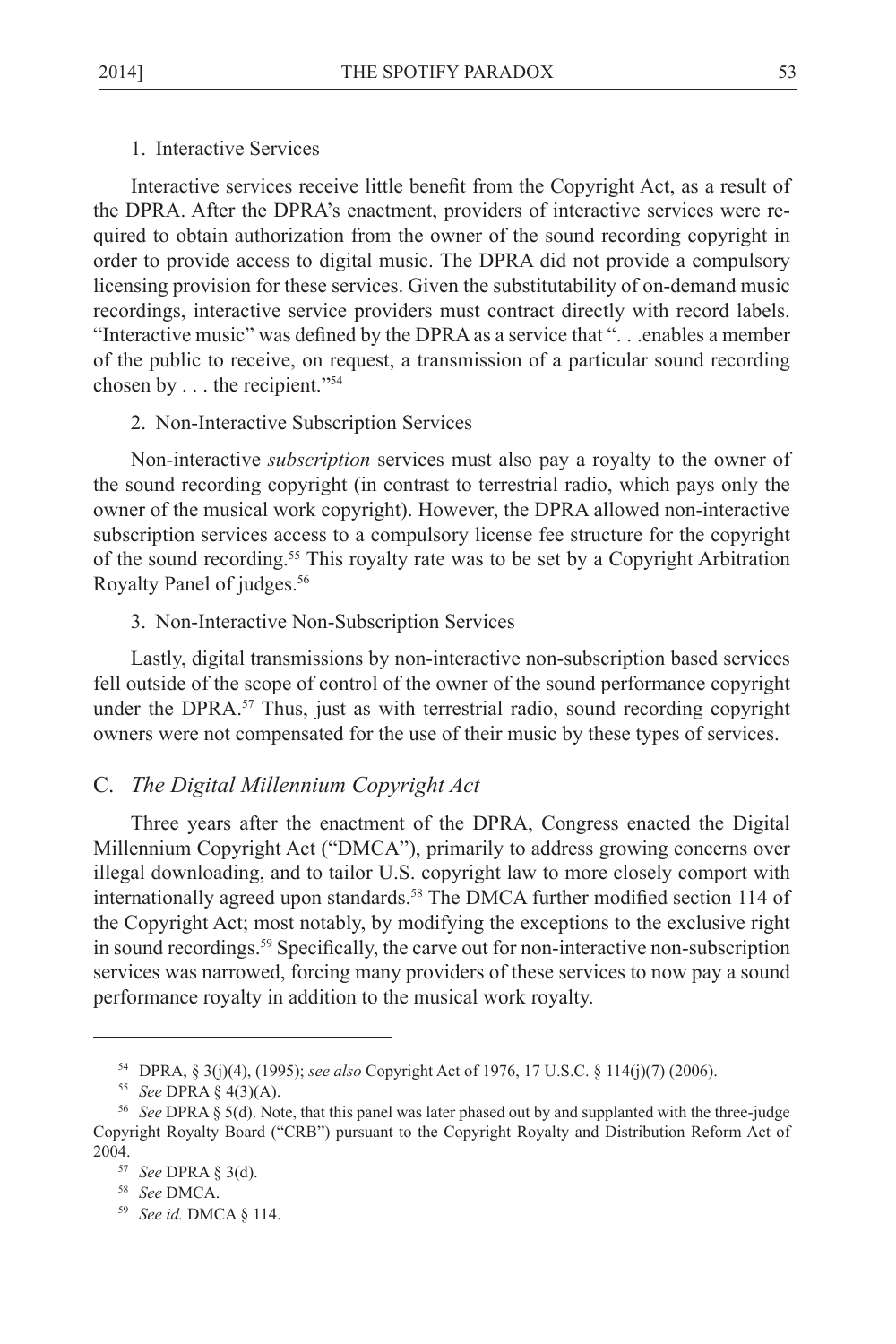#### <span id="page-10-0"></span>1. Expanded Definitions

The DMCA amended Sections 114 and 115 of the Copyright Act to alter the compulsory licensing exceptions to the exclusive rights granted to copyright holders.60 In particular, the DMCA altered the original three distinctions carved out by the DPRA, expanding the definitions of both *interactive services* and *non-interactive subscription services* to take account of the rapidly evolving landscape of landscape of online streaming content.<sup>61</sup> This expansion increased the pool of interactive services, which cannot obtain a compulsory license. Interactive services are now defined in the Copyright Act as a service "that enables a member of the public to receive a transmission of a program specifically created for the recipient, or on request, a transmission of a particular sound recording, whether or not as a part of a program, which is selected by or on behalf of the recipient."62 This definition expanded interactive services to encapsulate services that stream "specially created" programs, in contrast to the 'on-demand' characteristics of interactive services as defined by the DPRA. The interpretation of the term interactive service is still not a concrete rule, and the Copyright Office insists that webcasters be evaluated on a case-by-case basis.<sup>63</sup> The Second Circuit—in the only circuit opinion on the issue of interactive services—did little to clarify the definition.<sup>64</sup>

As in the DPRA, non-interactive services continue to be categorized as either subscription or non-subscription based. However, the DMCA alterations expanded the class of services that qualify as non-interactive subscription services—and are thus obliged to pay for a statutory license to the sound recording copyright—to include services previously exempt as non-subscription non-interactive services.<sup>65</sup> Hence, services that formerly received treatment equitable to that received by terrestrial radio stations are now forced to pay higher licensing fees to maintain operations.<sup>66</sup> The DMCA had the effect of enlarging the scope of both exclusive sound recording copyright licenses (by changing the definition of interactive services) and the class of services that now must pay a sound recording royalty in order to broadcast.

<sup>60</sup> *See id.* DMCA § 114-15; *see also* KOHN, *supra* note 34 at 1473.

<sup>61</sup> Steven M. Marks, *Entering the Sound Recording Performance Right Labyrinth: Defining Interactive Services and the Broadcast Exemption*, 20 Loy. L.A. Ent. L. Rev. 309, 327 (2000).

<sup>62</sup> Copyright Act of 1976 § 114(j)(7); *see also* DMCA §114(j)(7).

<sup>&</sup>lt;sup>63</sup> Public Performance of Sound Recordings: Definition of a Service, 65 Fed. Reg. 77,330 (Dec. 11, 2000).

<sup>64</sup> Arista Records, LLC v. Launch Media, Inc., 578 F.3d 148, 164 (2d Cir. 2009) (determining that the defendant webcaster, LAUNCHcast, did not offer a service that was predictable or might serve to supplant album purchases by the listener, but offering little in the way of a bright line rule to be applied in future cases).

<sup>65</sup> Bonneville Int'l Corp. v. Peters, 153 F.Supp.2d at 769 (citing to H.R. Rep. No. 105-796, at 80 (1998) (Conf. Rep.))

<sup>66</sup> *See id.* (noting that congress left intact the exemption for "nonsubscription broadcast transmission[s]," thereby preserving preferential treatment for terrestrial radio (quoting Copyright Act of 1976 §  $114(d)(1)(A)$  (alteration in original)).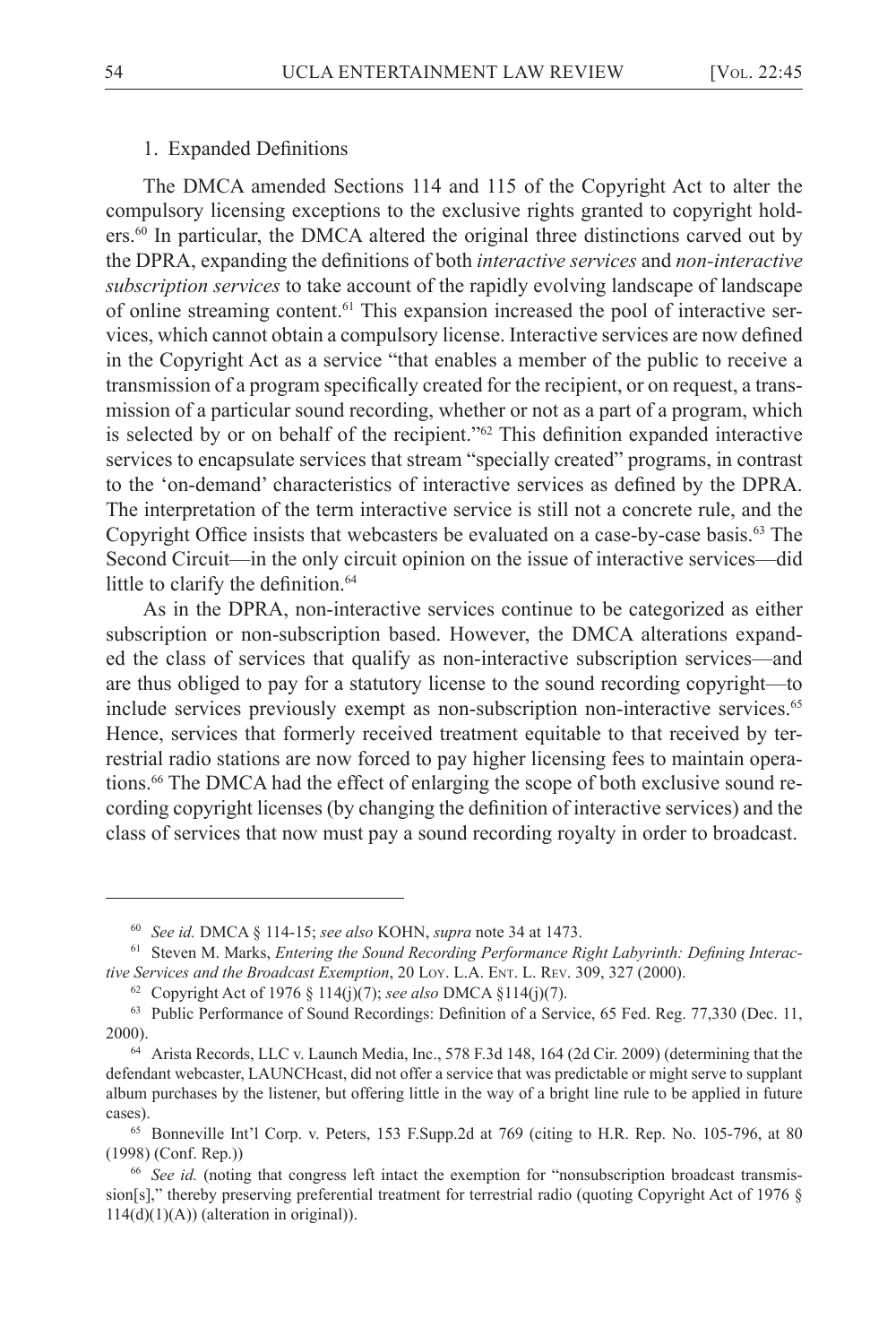# 2. Dichotomous Compulsory Royalty Standards

Within the fee structure for compulsory licenses, the DMCA established two standards for assessment of these royalty rates: (i) the old 801(b) standard which included four factors, leading to a standard designed to achieve a "reasonable estimate of the marketplace derived benchmark" and (ii) the new "willing buyer/willing seller" standard.67 The former, more broadcaster-friendly standard was applied to satellite radio broadcasters and any "preexisting subscription service[s]."68 Whereas, the latter standard is applied to subscription services created after the passage of the DMCA and certain "eligible non-subscription transmissions."69 The new "willing buyer/willing seller" standard creates significantly higher royalty rates to be paid out by content distributors. For example, Pandora is eligible for compulsory licensing under the willing buyer/ willing seller standard. Sirius XM, however is under the old  $801(b)$  standard.<sup>70</sup> The implications of these differing rates on the two companies' profitability are substantial.<sup>71</sup>

Spotify (and related platforms) allows users to preselect the songs that will played to them in advance. These services are classified as interactive, and are therefore ineligible for compulsory licenses. Notwithstanding the inapplicability of either standard to interactive streaming music services, the divergent royalty rate outcomes across these two standards created by the DMCA highlight the severe ramifications of seemingly benign differences in language.

# D. *The Copyright Royalty Board and Increased Rates*

Six years after the enactment of the DMCA, the Copyright Royalty and Distribution Reform Act of 2004 amended Chapter 8 of the Copyright Act, phasing out the Copyright Arbitration and Royalty Panel, and supplanted it with a three judge panel of Copyright Royalty Judges ("CRJs") appointed for staggered six year terms.72 This panel establishes the royalties to be paid by eligible broadcasters who opt not to negotiate alternative pricing schemes, such as Pandora, Rhapsody, Live365 and Last.fm. On March 2, 2007, the Copyright Royalty Board ("CRB") issued a ruling, which hiked up rates in lock step each year thereafter.73 In advance of the published opinion, the decision

<sup>67</sup> See DMCA § 405; Villasenor, *supra* note 36, at 4-8.

<sup>68</sup> See Villasenor, *supra* note 36, at 4 (quoting Copyright Act of 1976 § 114(j)(11)).

<sup>&</sup>lt;sup>69</sup> See id at 4 (quoting Copyright Act of 1976  $§$  114(j)(6)).

<sup>70</sup> *See id.* at 4-5 (noting that Sirius XM falls under the DMCA statutory carveout, as a "preexisting subscription service," and therefore qualifies for the old 801(b) standard).

<sup>71</sup> *See infra* Part V.A.

<sup>72</sup> Copyright Royalty and Distribution Reform Act of 2004, Pub. L. No. 108-419, 118 Stat. 2341 (2004) (codified as amended at 17 U.S.C. §§801-802(2004)).

<sup>73</sup> *See* Digital Performance Right in Sound Recordings and Ephemeral Recordings, 72 Fed. Reg. 24084, 24096 (May 1, 2007) (establishing a pay play per user royalty rate of \$0.0008 for 2006, 0.0011 for 2007, 0.0014 for 2008, \$0.0018 for 2009, and \$0.0019 for 2010) (may be located at [http://www.loc.gov/](http://www.loc.gov/crb/fedreg/2007/72fr24084.pdf) [crb/fedreg/2007/72fr24084.pdf](http://www.loc.gov/crb/fedreg/2007/72fr24084.pdf)); *see also* Final Determination of Rates and Terms, Docket No. 2005-1 CRB DTRA at 46 (Feb. 16, 2005) (providing judicial memorandum outlining decision) (may be located at [http://www.loc.gov/crb/proceedings/2005-1/rates-terms2005-1.pdf\)](http://www.loc.gov/crb/proceedings/2005-1/rates-terms2005-1.pdf).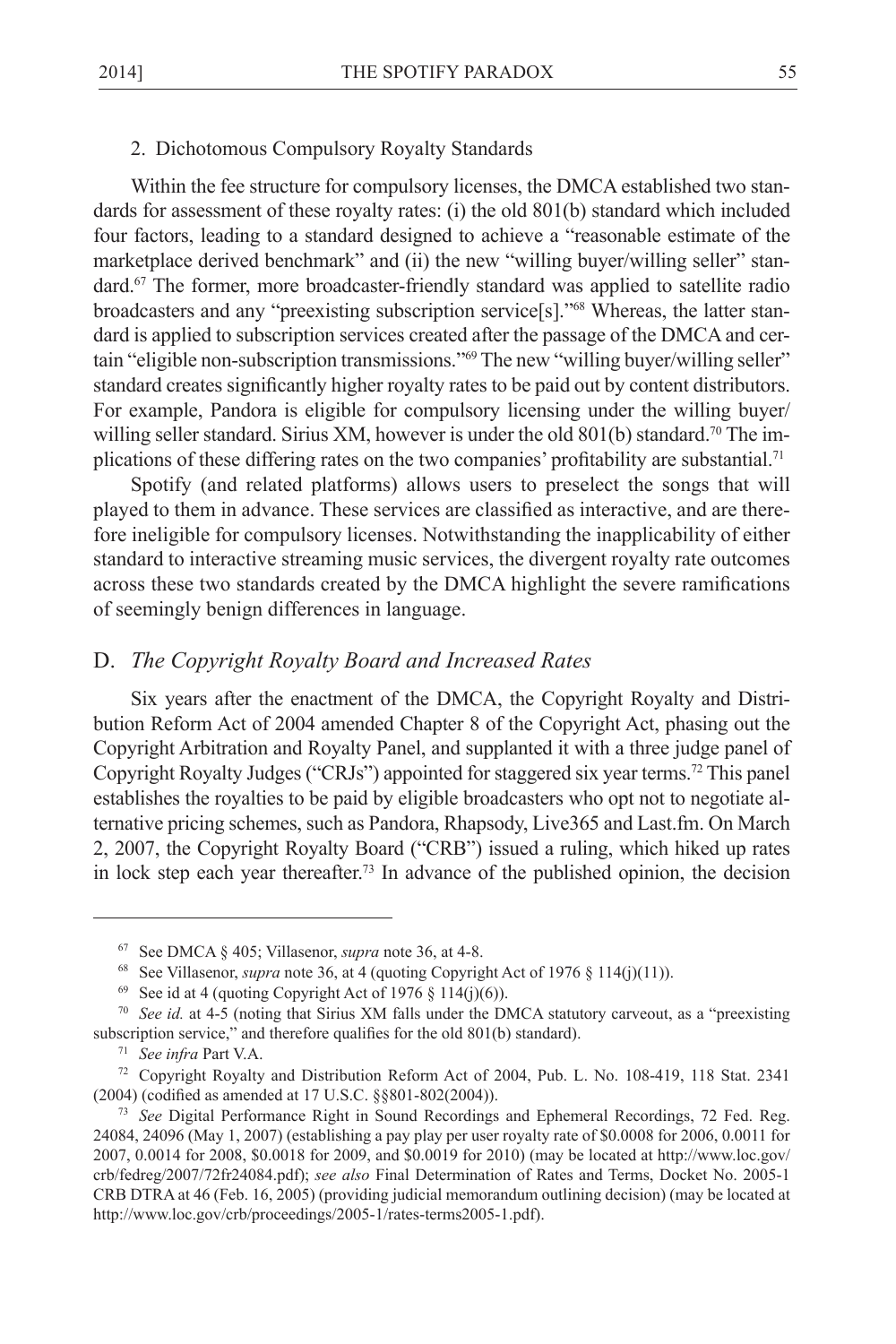<span id="page-12-0"></span>drew significant criticism for establishing unsustainable royalty rates.<sup>74</sup> An appeal for rehearing was denied.75 In response to this rate hike, the Internet Radio Equality Act which sought to equilibrate royalties paid by webcasters and terrestrial radio providers was proposed with some support, though the act has since been abandoned.<sup>76</sup> However, lobbying efforts by Internet radio providers garnered sufficient legislative attention as to secure the passage of the Webcaster Settlement Acts (of 2008 and of 2009), which permitted Internet radio companies to negotiate with the royalty collection organization SoundExchange77 for royalty rates outside of the compulsory rates established by the CRB.78 Companies that did not elect to renegotiate were subject to the rates set out by the CRB. Recently, in 2012, the Internet Radio Fairness Act was proposed, which similarly sought to lower royalty rates paid by digital radio providers to rates comparable to those paid by terrestrial radio broadcasters.<sup>79</sup> However, this act failed to pass, and supporters appear to have abandoned efforts to ush the law through Congress.<sup>80</sup>

Royalty rate setting has been a contentious issue since the passage of the DPRA. Record labels and content owners are constantly pressing for increased revenue streams, while webcasters seek to carve out a profitable business model within these confines.81 Moreover, judges struggle to properly estimate reasonable rates, given the inherently inestimable traits of the government-enacted copyright monopoly.<sup>82</sup> While legislation has attempted to correct for market inefficiencies, these measures are oft slow moving, and in the fast-paced environment of technological innovation,

<sup>74</sup> Hiawatha Bray, *Royalty Hike Could Mute Internet Radio: Smaller Stations Say Rise Will Be Too Much*, The Boston Globe, (Mar. 14, 2007) [http://www.boston.com/business/technology/arti](http://www.boston.com/business/technology/articles/2007/03/14/royalty_hike_could_mute_internet_radio)[cles/2007/03/14/royalty\\_hike\\_could\\_mute\\_internet\\_radio/;](http://www.boston.com/business/technology/articles/2007/03/14/royalty_hike_could_mute_internet_radio) Olga Kharif, The Last Days of Internet Radio? Bloomberg Businessweek (Mar. 7, 2007) http://www.businessweek.com/stories/2007-03-07/the-lastdays-of-internet-radio-businessweek-business-news-stock-market-and-financial-advice.

<sup>75</sup> David Oxenford, *Copyright Royalty Board Denies Rehearing Motions—Next Stop, Court of Appeals*, Broadcast L. Blog (Apr. 16, 2007) [http://www.broadcastlawblog.com/2007/04/articles/inter](http://www.broadcastlawblog.com/2007/04/articles/internet-radio/copyright-royalty-board-denies-rehea)[net-radio/copyright-royalty-board-denies-rehearing-motions-next-stop-court-of-appeals/](http://www.broadcastlawblog.com/2007/04/articles/internet-radio/copyright-royalty-board-denies-rehea).

<sup>76</sup> Internet Radio Equality Act, H.R. 2060, 110th Cong. (1st Sess. 2007).

<sup>77</sup> SoundExchange is "the non-profit performance rights organization that collects statutory royalties from satellite radio (such as SIRIUS XM), internet radio, cable TV music channels and similar platforms for streaming sound recordings. The Copyright Royalty Board, which is appointed by The U.S. Library of Congress, has entrusted SoundExchange as the sole entity in the United States to collect and distribute these digital performance royalties on behalf of featured recording artists, master rights owners (like record labels), and independent artists who record and own their masters." See SOUNDEXCHANGE, [www.](http://www.soundexchange.com) [soundexchange.com](http://www.soundexchange.com) (last visited Apr. 7, 2013).

<sup>78</sup> Webcaster Settlement Act of 2008, Pub. L. No. 110-435, 122 Stat. 4974 (2008); Webcaster Settlement Act of 2009, Pub. L. No. 111-36, 123 Stat. 1926 (2009).

<sup>79</sup> Internet Radio Fairness Act, H.R. 6480, 112th Cong. (2nd Sess. 2012).

<sup>80</sup> Glenn Peoples, Pandora Stops Internet Radio Fairness Act Legislation Efforts, to Focus on CRB." Billboard (Nov. 25, 2013) [http://www.billboard.com/biz/articles/news/digital-and-mobile/5800772/pan](http://www.billboard.com/biz/articles/news/digital-and-mobile/5800772/pandora-stops-internet-radio-f)[dora-stops-internet-radio-fairness-act-legislation.](http://www.billboard.com/biz/articles/news/digital-and-mobile/5800772/pandora-stops-internet-radio-f)

<sup>&</sup>lt;sup>81</sup> *See* Report of the Copyright Arbitration Royalty Panel Docket No. 2000-9 CARP DRTA 1 & 2, 10-18 (Feb. 20, 2002) [http://www.copyright.gov/carp/webcasting\\_rates.pdf](http://www.copyright.gov/carp/webcasting_rates.pdf) (detailing the interested parties in the webmaster settlements, as well as the substantial arguments submitted by both sides).

<sup>&</sup>lt;sup>82</sup> *See id.* at 38-42, (discussing the theoretical economic arguments and attempting to weigh these interests against the negotiated agreements).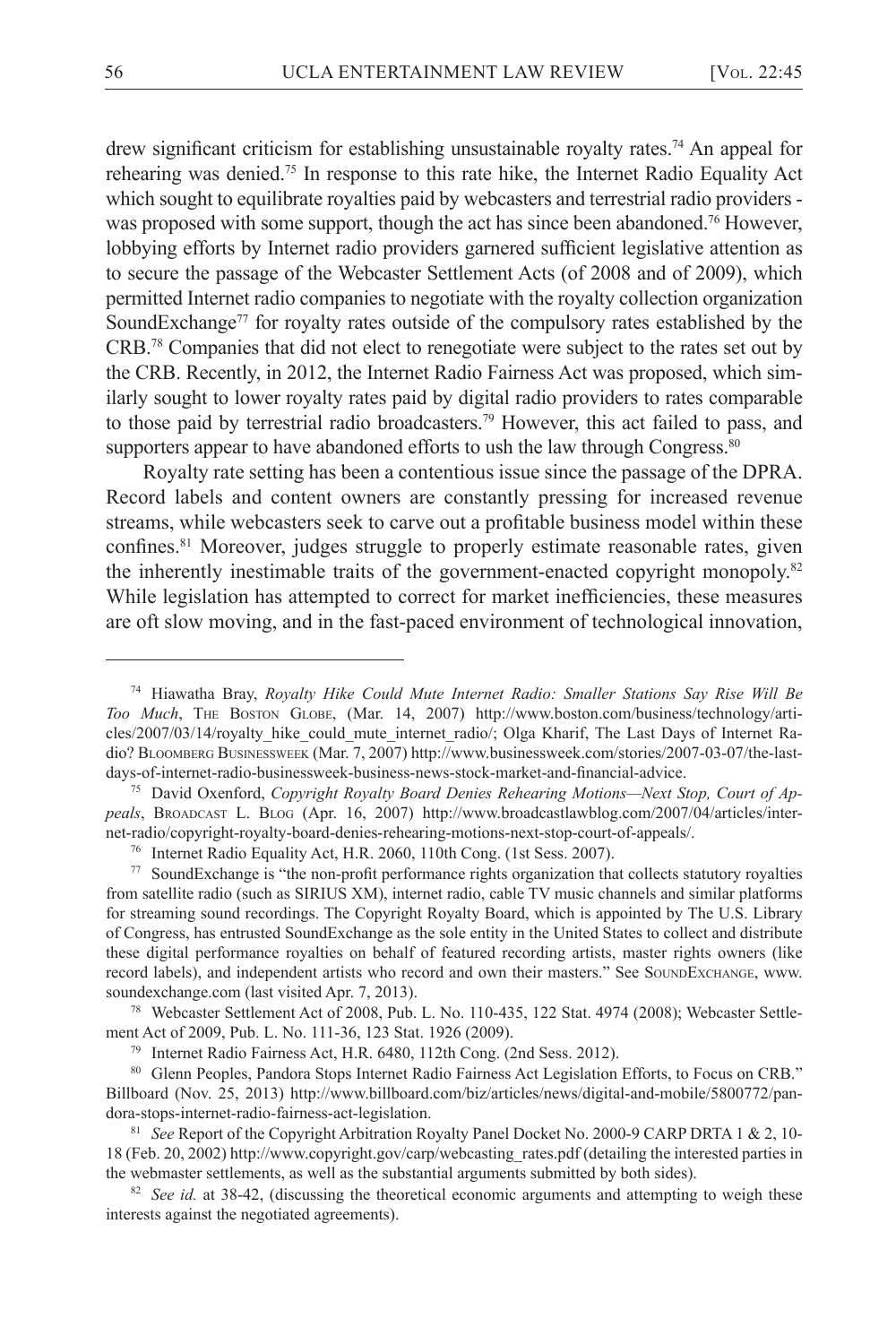<span id="page-13-0"></span>such delays can be damning for upstart companies. It is against this backdrop that both Spotify and Pandora should be analyzed. More specifically, these companies must navigate intricate and cumbersome statutory provisions; provisions which are intended to balance the interests of entrenched copyright owners on the one hand and innovative companies who seek to usurp markets traditionally cornered by those rights holders on the other (*i.e.* webcasters and streaming music service platforms).

# IV. Spotify, Streaming Subscriptions, and the Future

The on-demand music platform, Spotify, has risen meteorically from a small European start-up based out of Stockholm, Sweden to a multinational distributor of digital media.83 The company's proprietary software platform provides a streamlined user interface, which has experienced enormous growth worldwide.<sup>84</sup> Early on, Spotify focused its resources and attention on the mobile market, and released applications for both Apple and Google (Android) phones in 2009.85 Like many new technology companies, Spotify operates under a so-called *freemium* model, whereby basic, ad-funded services are offered to users free of charge, and premium features are offered at a cost.<sup>86</sup> This model has enabled the company to rapidly accumulate users, many of whom opt to pay for the premium service.<sup>87</sup> In the US alone, the company has nearly doubled in subscription base in the past year.<sup>88</sup>

## A. *Losing Upfront: The Spotify Business Model*

This *freemium* model of customer accumulation is expensive. Spotify must pay licensing fees to copyright holders (record labels) for each song played, whether offered to a paying, or to a non-paying customer. Financial documents for Spotify Ltd.<sup>89</sup> indicate that while the company has dramatically grown its revenues, it nonetheless posted a substantial loss in each of the first two years since its introduction to the United

<sup>83</sup> Steven Bertoni, "Spotify's Daniel Ek: The Most Important Man in Music" Forbes (Jan. 4, 2012) [http://www.forbes.com/sites/stevenbertoni/2012/01/04/spotifys-daniel-ek-the-most-important](http://www.forbes.com/sites/stevenbertoni/2012/01/04/spotifys-daniel-ek-the-most-important-man-in-mu)[man-in-music/.](http://www.forbes.com/sites/stevenbertoni/2012/01/04/spotifys-daniel-ek-the-most-important-man-in-mu)

<sup>84</sup> Yinka Adegoke, "Spotify Now Has 10 Million Paid Subscribers, 3 Million in the U.S. (Exclusive)" Billboard, (May 21, 2014) [http://www.billboard.com/biz/articles/news/digital-and-mobile/6092226/spoti](http://www.billboard.com/biz/articles/news/digital-and-mobile/6092226/spotify-now-has-10-million-pai)[fy-now-has-10-million-paid-subscribers-3-million.](http://www.billboard.com/biz/articles/news/digital-and-mobile/6092226/spotify-now-has-10-million-pai)

<sup>85</sup> Andres Sehr, *Spotify Mobile Demo at Google Android I/O*, Spotify Blog (May 28, 2009, 9:06 AM) [https://www.spotify.com/us/blog/archives/2009/05/28/spotify-mobile-demo-at-google-android-io/;](https://www.spotify.com/us/blog/archives/2009/05/28/spotify-mobile-demo-at-google-android-io/) Spotify App Approved for iPhone, BBC NEWS (Aug. 27, 2009, 7:19 PM), [http://news.bbc.co.uk/2/hi/](http://news.bbc.co.uk/2/hi/technology/8225731.stm.) [technology/8225731.stm.](http://news.bbc.co.uk/2/hi/technology/8225731.stm.)

<sup>86</sup> *See Definition of 'Freemium'*, Investopedia,[http://www.investopedia.com/terms/f/freemium.asp](http://www.investopedia.com/terms/f/freemium.asp ) (last visited May 14, 2013); Fred Wilson, My Favorite Business Model, A VC (Mar. 23, 2006) [http://www.](http://www.avc.com/a_vc/2006/03/my_favorite_bus.html ) [avc.com/a\\_vc/2006/03/my\\_favorite\\_bus.html \(](http://www.avc.com/a_vc/2006/03/my_favorite_bus.html )see comments section for coining of the term "freemium" to describe business models in which a bare-bones product is provided for free while more select features are provided on a paid basis).

<sup>87</sup> *See id.*

<sup>88</sup> *See* Sloan *supra* note 28.

<sup>89</sup> Spotify Ltd. is a subsidiary of parent company Spotify Technology SA.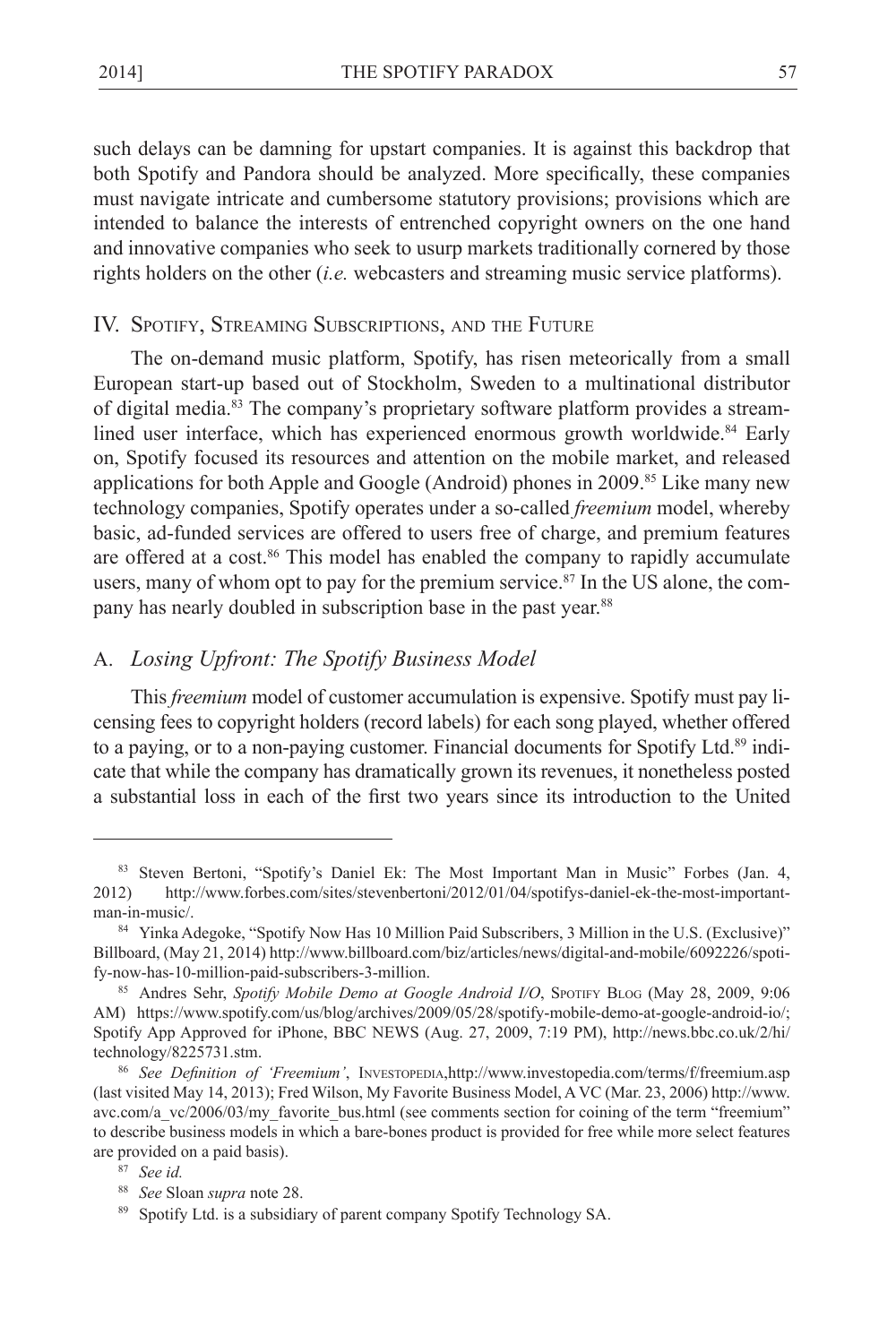<span id="page-14-0"></span>States.<sup>90</sup> In 2010, the company reported a net operating loss of approximately \$37.5 Million, and in 2011, this loss grew 57% to \$59 Million.<sup>91</sup> Such losses are common to companies in their infancy stages. However, in traditional marketplaces, the costs to such companies are often relatively fixed. These costs are typically kept down by the fungibility of the component goods. Yet, in markets for copyright protected content, goods are not readily interchangeable. The collection of all U2 recordings cannot be used as a reference point when attempting to value the collection of all Kelly Clarkson recordings, except perhaps to set a price ceiling. Thus, the non-substitutability of content creates a market susceptible to wildly varying price schemes. This in turn threatens Spotify's ability to become profitable in the long term, as the costs of licensing are apt to rise with the company's profitability. In effect, the way in which copyrights are structured with respect to digital media allows content owners to free ride—in some ways—upon upstart distributors; by allowing these platforms to create a sustainable business model, and then enjoying the profits established by that model, with little capital input. Content distributors have little in the way of recourse.

This potential negotiation impasse is further complicated by the fact that streaming music as provided by Spotify threatens to eventually supplant content purchases entirely. Unlike Pandora, or Last.fm, which provide exposure to new content, but do not allow users to repeatedly choose to listen to their favorite songs, Spotify provides an on-demand interface. Spotify therefore risks cannibalizing content sales, as opposed to driving them. Conflicting reports and statements have been issued regarding this perceived cannibalization. Spotify CEO, Daniel Ek contends that like Pandora and other online radio services, Spotify drives album sales.<sup>92</sup> Quantitative surveys performed by the research firm The NPD Group have produced mixed conclusions. An initial report showed that Spotify has led to a 13% decline in propensity to purchase new music;<sup>93</sup> more recently however, preliminary findings by the Group suggest that Spotify users are twice as likely to purchase songs from iTunes or Amazon than other consumers.94

<sup>90</sup> *Private Company Financial Report: Spotify, Ltd*., PrivtCo, 8 (2012) *available at* [http://www.priv](http://www.privco.com/private-company/spotify-ltd)[co.com/private-company/spotify-ltd](http://www.privco.com/private-company/spotify-ltd) (providing balance sheet, financial information, funding history, prior litigation and other business related information for Spotify Ltd.).

<sup>&</sup>lt;sup>91</sup> *See id.* (Note, also, that this net operating loss tracks to—and even outpaces—the growth in revenue. Revenues in 2011 were up 51% from 2010, compared to a 57% increase in net operating loss).

<sup>92</sup> Eliot Van Buskirk, *Daniel Ek on Spotify, Community and Music's Future*, Grammy.com (Feb. 2, 2012), 2:15 PM, [http://www.grammy.com/news/daniel-ek-on-spotify-community-and-musics-future](http://www.grammy.com/news/daniel-ek-on-spotify-community-and-musics-future ) (in which Spotify's co-founder stated that "All the information available points to streaming services helping to drive sales.").

<sup>93</sup> Paul Resnikoff, *Study: Spotify Is Detrimental to Music Purchasing*, DIGITAL MUSIC NEWS (Nov. 15, 2011),<http://www.digitalmusicnews.com/permalink/2011/11/15/cannibal> (reporting NPD Group findings that access to streaming music services has led to a decrease in propensity to purchase albums among the two most dedicated demographics).

<sup>94</sup> Paul Resnikoff, *Spotify Users Are Twice as Likely to Purchase a Download*, Digital Music News (Sept. 20, 2012),<http://web.archive.org/web/20120924052559/>[http://www.digitalmusicnews.com/perma](http://www.digitalmusicnews.com/permalink/2012/120920spotifynpd)[link/2012/120920spotifynpd](http://www.digitalmusicnews.com/permalink/2012/120920spotifynpd) (reporting preliminary NPD Group research which points to a significantly higher propensity to purchase music on iTunes and Amazon among Spotify users).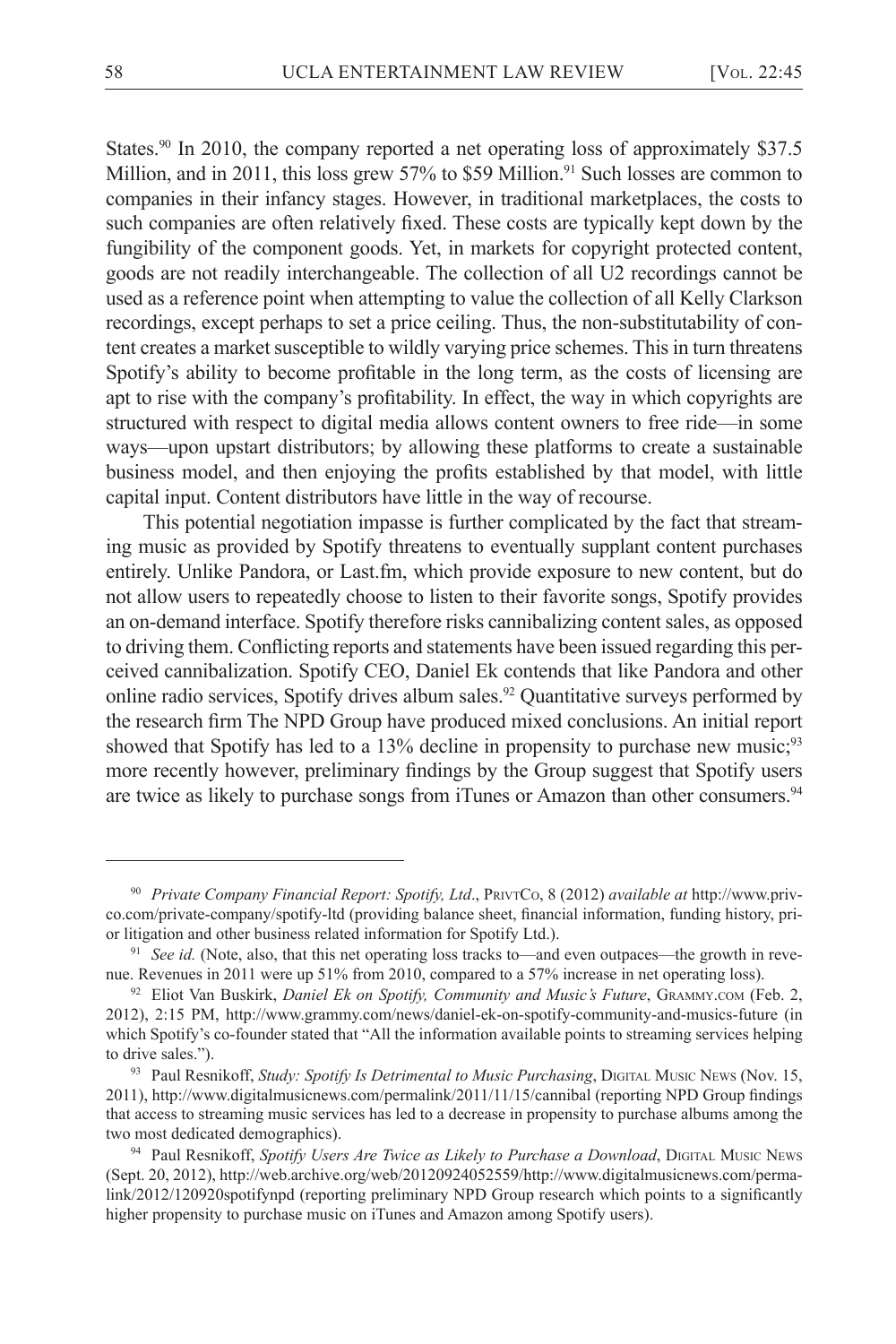While the impact of streaming on-demand music service on record sales is debatable, there is at least an intuitive notion that this service serves to supplant sales.

Thus, the non-substitutability of digital media, and the potential for decreased content sales create substantial leverage for content owners during negotiation. Indeed, Spotify's current licensing fees to the major labels reportedly require that the company pay the higher of \$200 Million, and 75% of revenues, annually, substantially limiting Spotify's ability to create a profitable business in the near or the medium term<sup>95</sup>

Recent history has highlighted the large record labels' reluctance to adapt to changing market conditions. If streaming subscription services do in fact begin to displace traditional content, efforts to stymie this transition will likely serve to push more consumers into different - and perhaps illegal - market alternatives.

#### B. *Netflix: Pioneering Streaming Content*

In many ways, Spotify's rapid rise, as well as the complexity of content license renegotiations track closely with the case of Netflix. Netflix must negotiate with content owners in order to establish rights to stream movies and television shows, much like Spotify does to obtain rights to music. Netflix's recent history underscores the potential rate hike as streaming content distributors become more profitable.

In 1997, Reed Hastings founded Netflix, Inc., upending the traditional movie-rental business model by creating a subscription-based mail-order movie rental service, instead of the traditional pay-per-use model.<sup>96</sup> However, as technology progressed, Netflix quickly sought to incorporate streaming content into its business.<sup>97</sup> Initially, content acquisition was complicated, as many major studios had already sold the digital distribution rights for movies to premium television networks.<sup>98</sup> Thus, Netflix was forced to engage directly with these networks, most of which viewed the upstart company as a potential threat to their business.<sup>99</sup> Nevertheless, Netflix was able to secure these rights and established a profitable streaming service.

Recently, Netflix renegotiated these distribution rights with many of the larger studios and content owners.<sup>100</sup> The new, current contracts are structured as fixed-length,

<sup>95</sup> Eric Eldon, *Spotify is Having a Good 2012: Revenues Could Reach \$500M As It Expands The Digital Music Market*, TechCrunch (Nov. 10, 2012)[, http://techcrunch.com/2012/11/10/spotify-is-having]( http://techcrunch.com/2012/11/10/spotify-is-having-a-good-2012-revenues-could-reach-500m-as-it-expa)[a-good-2012-revenues-could-reach-500m-as-it-expands-the-digital-music-market/.]( http://techcrunch.com/2012/11/10/spotify-is-having-a-good-2012-revenues-could-reach-500m-as-it-expa)

<sup>96</sup> Francois Brochet, Suraj Srinivasan & Michael Norris, *Netflix: Valuing a New Business Model*, Harvard Business School No. 9-113-018 (2013).

<sup>97</sup> *See id.* at 3.

<sup>98</sup> *See id.*

<sup>99</sup> *See id.*

<sup>100</sup> *Netflix Announces Strategic Multi-Year Agreement with Miramax*, Reuters (May 16, 2011)*,* [http://](http://www.reuters.com/article/2011/05/16/idUS77868+16-May-2011+PRN20110516) [www.reuters.com/article/2011/05/16/idUS77868+16-May-2011+PRN20110516;](http://www.reuters.com/article/2011/05/16/idUS77868+16-May-2011+PRN20110516) *NBCUniversal and Neflix, Inc. Renew Multi-Year TV and Film Content Agreement*, Reuters (July 13, 2011), [http://www.reuters.](http://www.reuters.com/article/2011/07/13/idUS177431+13-Jul-2011+PRN20110713;) [com/article/2011/07/13/idUS177431+13-Jul-2011+PRN20110713;](http://www.reuters.com/article/2011/07/13/idUS177431+13-Jul-2011+PRN20110713;) *Mexico's Televisa Agrees Netflix Latam Deal*, Reuters (July 26, 2011), [http://www.reuters.com/article/2011/07/26/televisa-netflix-idUSN1E](http://www.reuters.com/article/2011/07/26/televisa-netflix-idUSN1E76P22L20110726.)-[76P22L20110726.](http://www.reuters.com/article/2011/07/26/televisa-netflix-idUSN1E76P22L20110726.)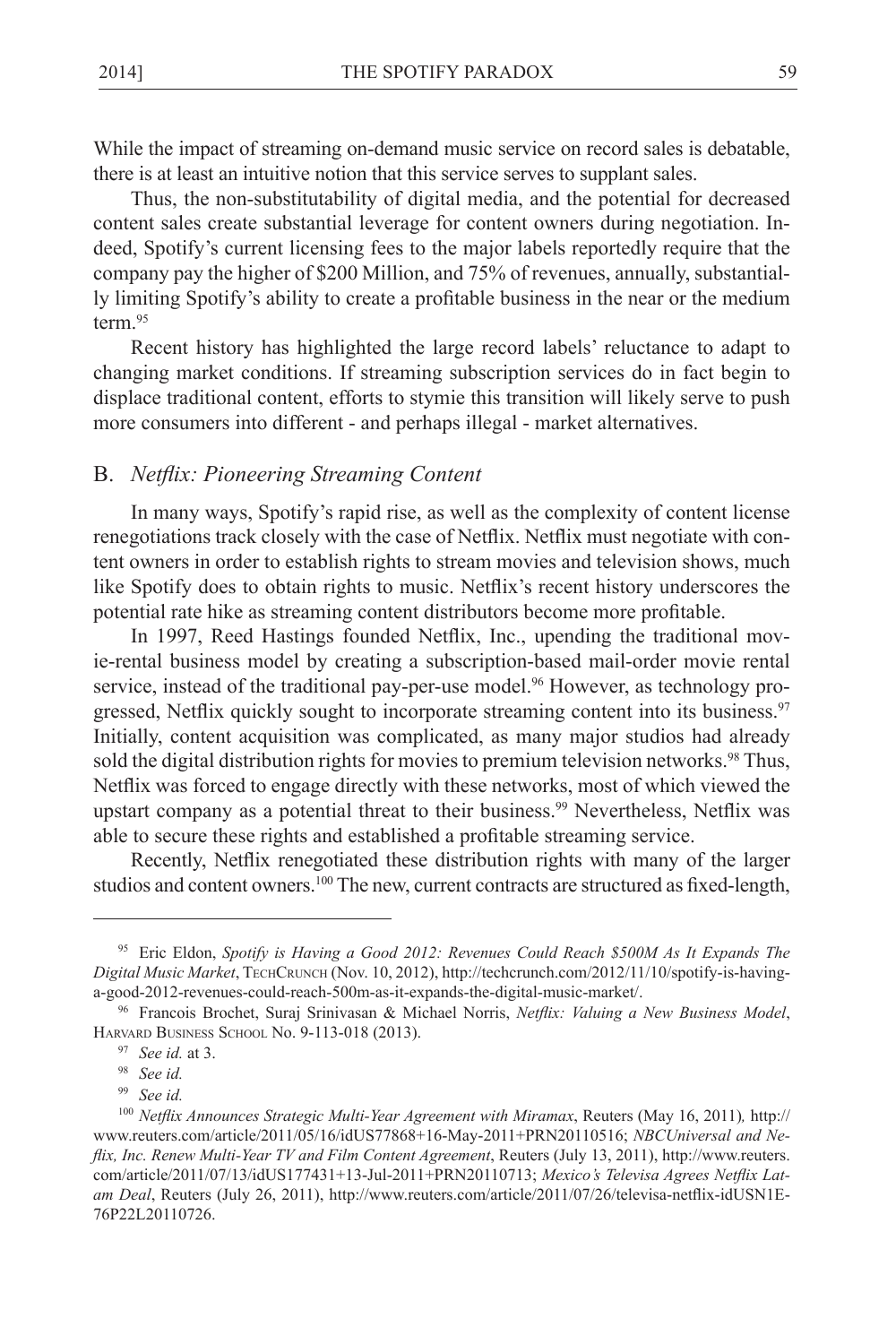<span id="page-16-0"></span>fixed price deals as opposed to revenue sharing agreements.<sup>101</sup> This structure allows content creators to enjoy the upside of fixed profits, without the associated risk of revenue sharing. Given content owners' exclusive right to proprietary content, Netflix (as well as Spotify, and any other interactive digital media distribution platforms) must engage in negotiations to acquire rights to this content. Yet, because relatively little law governs these negotiations, and because the marginal cost to owners of licensing additional content is non-existent, content owners are free to license at very low rates for companies seeking to develop a market share, and then hike these rates up as those companies become more profitable.<sup>102</sup> Indeed, this appears to be the case with Netflix. From the beginning of 2008 up to the end of 2009, the cost of content licensing was relatively stable at approximately \$50 million per quarter.<sup>103</sup> In 2010, costs rose steadily up to approximately \$207 million by quarter 4. However, in the second quarter of the subsequent year, content acquisition costs skyrocketed to \$632 million, and fell off only slightly, to \$560 million in the following quarter.<sup>104</sup> In this same timeframe Netflix's stock price saw a precipitous decline from approximately \$295 per share in July of 2008, to \$63 per share just five months later in November.<sup>105</sup> This decline appears to bear at least some inverse correlation to the costs of content acquisition.<sup>106</sup>

Given the monopolistic nature of copyrights, there is a natural tendency toward this sort of scheduled fee-hike by content owners after a market has been established, and proven to be profitable. Netflix has been at least partially victim to this phenomenon. In the near future, interactive streaming music services will likely observe a similar trend in rights negotiations and renegotiations with record labels.

# C. *Reconciling Netflix: The Digital Distributor's Paradox*

In light of the financial figures presented above, Spotify seems to be similarly susceptible to a rate-hike cliff like that imposed upon Netflix. Indeed, the similarities between the two companies are striking. Both Spotify and Netflix provide unlimited access to content, for a recurring fee, as opposed to the personal ownership model

<sup>101</sup> *See id.*

<sup>&</sup>lt;sup>102</sup> Note, however, that this dilemma does not exist between producers and distributors of a non-IP good for which there is a fixed marginal cost, as the producers must sell for at least a marginal cost.

<sup>103</sup> *See id.* at 12. (refer to Exhibit 6)

<sup>104</sup> *See id.*; *see also*, *Netflix Announces Strategic Multi-Year Agreement with Miramax*, Reuters (May 16, 2011), [http://www.reuters.com/article/2011/05/16/idUS77868+16-May-2011+PRN20110516;](http://www.reuters.com/article/2011/05/16/idUS77868+16-May-2011+PRN20110516) *NBCUniversal and Neflix, Inc. Renew Multi-Year TV and Film Content Agreement*, Reuters (July 13, 2011), [http://www.reuters.com/article/2011/07/13/idUS177431+13-Jul-2011+PRN20110713;](http://www.reuters.com/article/2011/07/13/idUS177431+13-Jul-2011+PRN20110713) *Mexico's Televisa Agrees Netflix Latam Deal*, Reuters (July 26, 2011), [http://www.reuters.com/article/2011/07/26/](http://www.reuters.com/article/2011/07/26/televisa-netflix-idUSN1E76P22L20110726.) [televisa-netflix-idUSN1E76P22L20110726.](http://www.reuters.com/article/2011/07/26/televisa-netflix-idUSN1E76P22L20110726.)

<sup>&</sup>lt;sup>105</sup> This decline represented a 78.6% drop in Netflix's valuation.

<sup>&</sup>lt;sup>106</sup> Note, however, that there are numerous complicating factors leading to both the increase in content costs and the decline in share price. Notably, these factors include the expansion into international markets, and the accompanying increased content costs, as well as the short-lived and ill-fated decision to sever Netflix's streaming subscription services from its DVD rental subscription service (though the latter decision occurred near the trough of Netflix's valuation decline).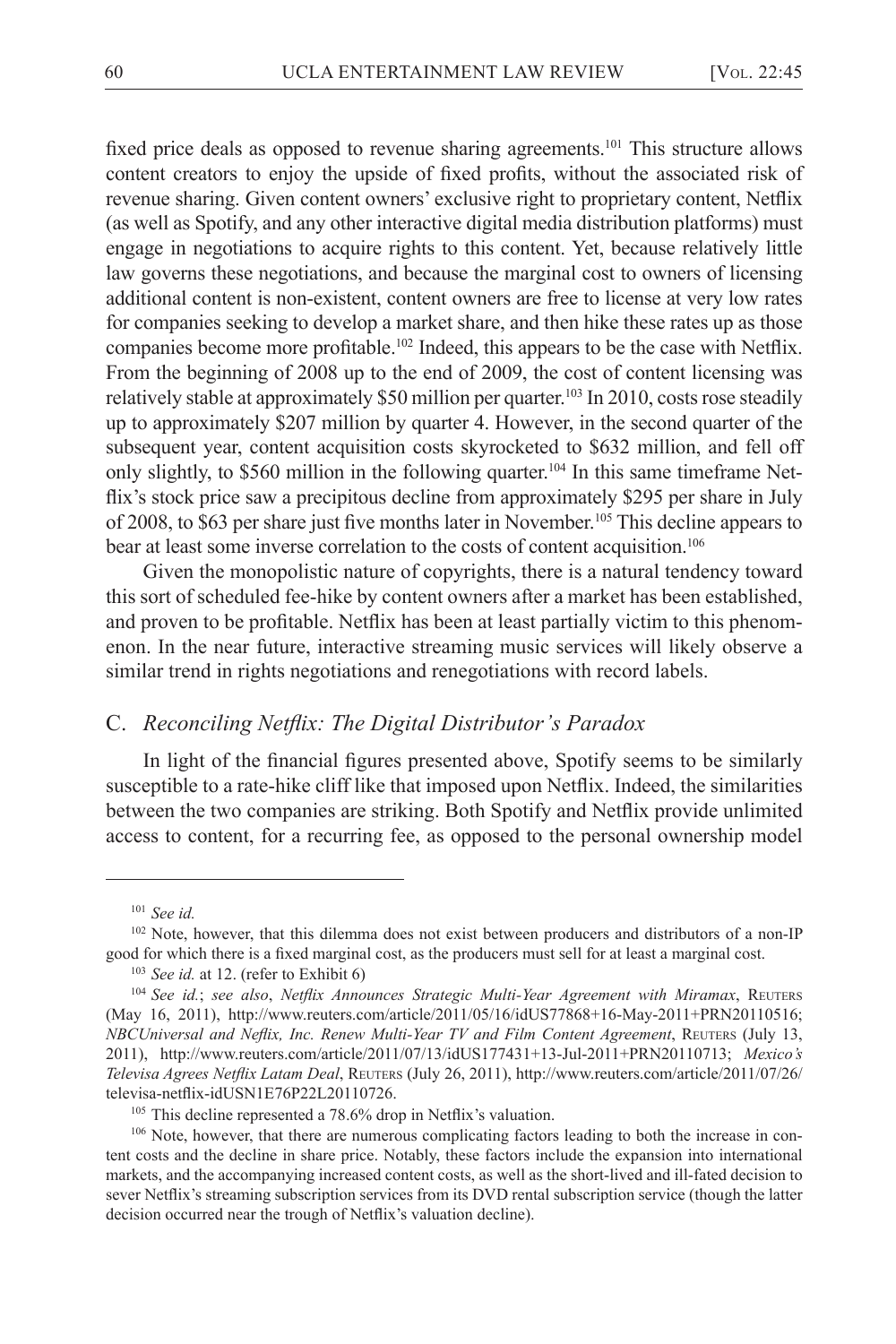employed by other digital services, such as the iTunes Store. Moreover, these subscription fees are relatively low, so as to attract users—many of whom still operate under the presupposition that 'music should be free.'<sup>107</sup> This 'Napster effect' has impacted digital music as well as other types of media. Yet, Spotify and Netflix differ in ways that suggest that this rate-hike might be even more pronounced for Spotify, than for television and movie content distributors.

1. Differing Revenue Streams Across Industries

One striking way in which music and video content differ from one another is the process of release. Traditionally, films are promoted and then released into theaters, where consumers pay a premium fee to view. Until recently, it was only after these movies were distributed across the country—or the world—in theaters that the film would be distributed digitally on the Netflix's platform.108 Similarly, television programming is [often] disseminated by a broadcasting company, and then in some cases the content is streamed through the company's proprietary platform.<sup>109</sup> It is typically only at the conclusion of a season of a particular show that platforms such as Netflix receive rights to distribute this programming.110 The music distribution market, unlike the markets for mainstream film and television content distribution, does not have this same initial revenue stream. While music is promoted, and albums may be sold at a higher price initially, there is no primary or secondary revenue stream for such content.

This market differentiation magnifies the likelihood that new streaming music services such as Spotify will be subjected to a rate-hike at renegotiation. For movie and television content generators, Netflix's platform is only relevant to distribution after the aforementioned limited release. Further, this time period after movies are digitally released is when piracy becomes a much more significant threat.111 Thus, video content creators experience a significant upside in allowing companies like Netflix to distribute their content in a way that can be monetized; particularly, given the initial release revenue streams, upon which distributors have no adverse impact.

Record labels and musical content generators, who typically own the sound recording, and not the public performance right, have no significant alternative revenue

<sup>&</sup>lt;sup>107</sup> Indeed, such fees must be kept low, as the rate must compete with the cost of piracy: free.

<sup>108</sup> *See* Richard Lawler, "Netflix and IMAX Will Get 'Crouching Tiger 2' on the Same Day," Engadget (Sept. 29, 2014) <http://www.engadget.com/2014/09/29/netflix-crouching-tiger-2/> (noting that this is the first time that Netflix has participated in a 'day-and-date' release, though the company intends to continue to pursue such opportunities).

<sup>&</sup>lt;sup>109</sup> Often, this streaming service is advertiser-funded, i.e. ABC, NBC, Hulu, etc. see "About Us" Hulu, [http://www.hulu.com/about;](http://www.hulu.com/about) "NBC Full Episode App" NBC.com,<http://www.nbc.com/nbc-app>; "Shows" ABC.com [http://abc.go.com/shows](ttp://abc.go.com/shows) In other cases, it is an associated subscriber benefit, i.e. HBO, *see* "Product Tour" HBOGo <http://www.hbogo.com/product-tour/.>

<sup>110</sup> "Quick Guide: How Does Netflix Decide What's on Netflix" Netflix (June 6, 2013) [https://www.](https://www.youtube.com/watch?v=VvpoUh9gx58.) [youtube.com/watch?v=VvpoUh9gx58.](https://www.youtube.com/watch?v=VvpoUh9gx58.)

<sup>111</sup> Geoffrey Fowler, "Pirates Prey on Blu-Ray DVD Format," Wall Street Journal (Nov. 17, 2008) *available at* <http://online.wsj.com/articles/SB122688367525432273.>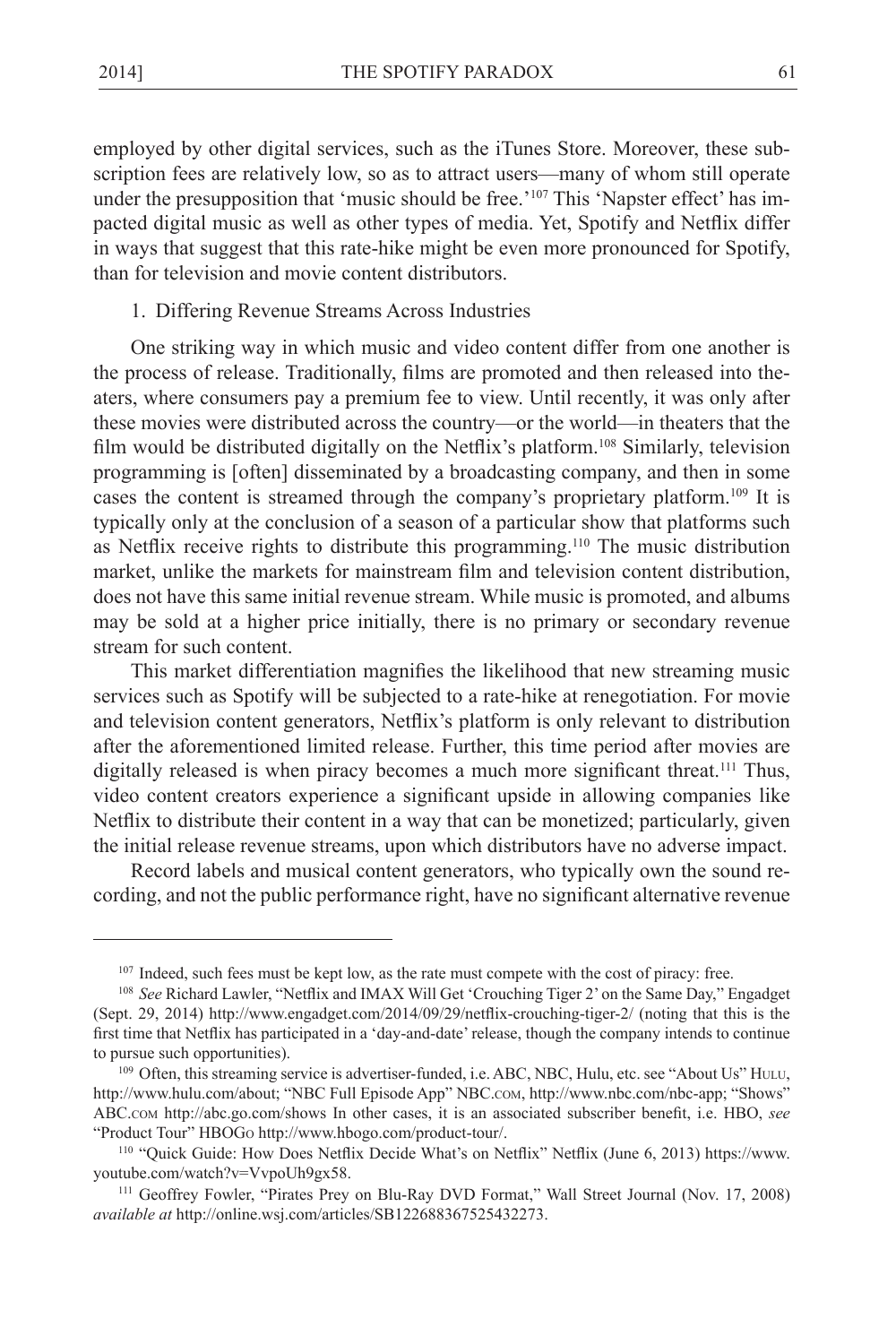<span id="page-18-0"></span>stream.112 While Spotify and other platforms might serve to bring illegal users to a legitimate marketplace, just as Netflix serves to combat piracy, there is also a substantial risk of cannibalization of legitimate users who would otherwise *purchase* content in album format, or at least as a single. Both alternatives are more profitable to content owners than streaming, even streaming repeatedly. Thus, because Spotify and related services compete with sound recording copyright owners' primary revenue source, it follows that these owners may press digital distribution platforms for potentially exorbitant rights premiums.<sup>113</sup>

The lack of a well-defined alternative revenue stream for musical content creators differentiates the market from its video counterpart, and renders content owners more likely to impose a licensing rate-hike upon distribution platforms like Spotify as soon as a profitable business is established.

#### 2. The Unbundling of Music Content

In addition to the differential revenue streams between music and video content, the two types of content differ in another way which cuts toward upped licensing rates for music distribution services relative to video content distributors: bundling. Television and films present content in a narrative structure, which requires that the whole of the film or episode (or even season) be viewed in order for the consumer to gather some sense of resolution. Music, however, can be (and has been) unbundled from album format into individual songs. While some albums may be written in a semi-narrative structure,<sup>114</sup> the large majority of albums are not; and, even those that are parsed into separate songs.

The unbundling of songs from albums is a direct outflow of Napster. Yet, it was institutionalized by Apple with the iTunes Store, which allowed users to pay for and download songs individually, and charged a decreased marginal rate for album sales.<sup>115</sup> Irrespective of its origins, that consumers can now choose to disaggregate songs from albums and purchase in a piecemeal structure has further eroded the once lucrative profit scheme record companies had established. Spotify, too, panders to this consumer desire, granting users the ability to select individual songs, with no limitations.

As a result of unbundling, the money and resources allocated by labels and content producers into the production of albums remains relatively constant, though the

<sup>&</sup>lt;sup>112</sup> Note, live performance might be considered an alternate revenue stream; though, the market is highly differential in nature to the limited theatrical release market for movies discussed herein.

<sup>&</sup>lt;sup>113</sup> Note, this argument can be construed as keying into the fungibilty of streaming music in comparison to digital media ownership, as compared to the seemingly severable markets and uses of theatrical versus personal or private consumption of movies.

<sup>114</sup> See THE BEATLES, SGT. PEPPER'S LONELY HEARTS CLUB BAND (Capitol Records 1990) (1967); THE WHO, TOMMY (MCA 1996) (1969); DAVID BOWIE, THE RISE AND FALL OF ZIGGY STARDUST AND THE SPIDERS FROM MARS (Virgin Records 1999) (1972); PINK FLOYD, THE DARK SIDE OF THE MOON (Capitol Records 2011) (1973). THE WHO, TOMMY (MCA Records 1996) (1969).

<sup>&</sup>lt;sup>115</sup> Isaacson, *supra* note 12, at 401 (Initially, songs sold in the iTunes Music Store cost \$0.99 while albums cost \$9.99, regardless of the number of songs).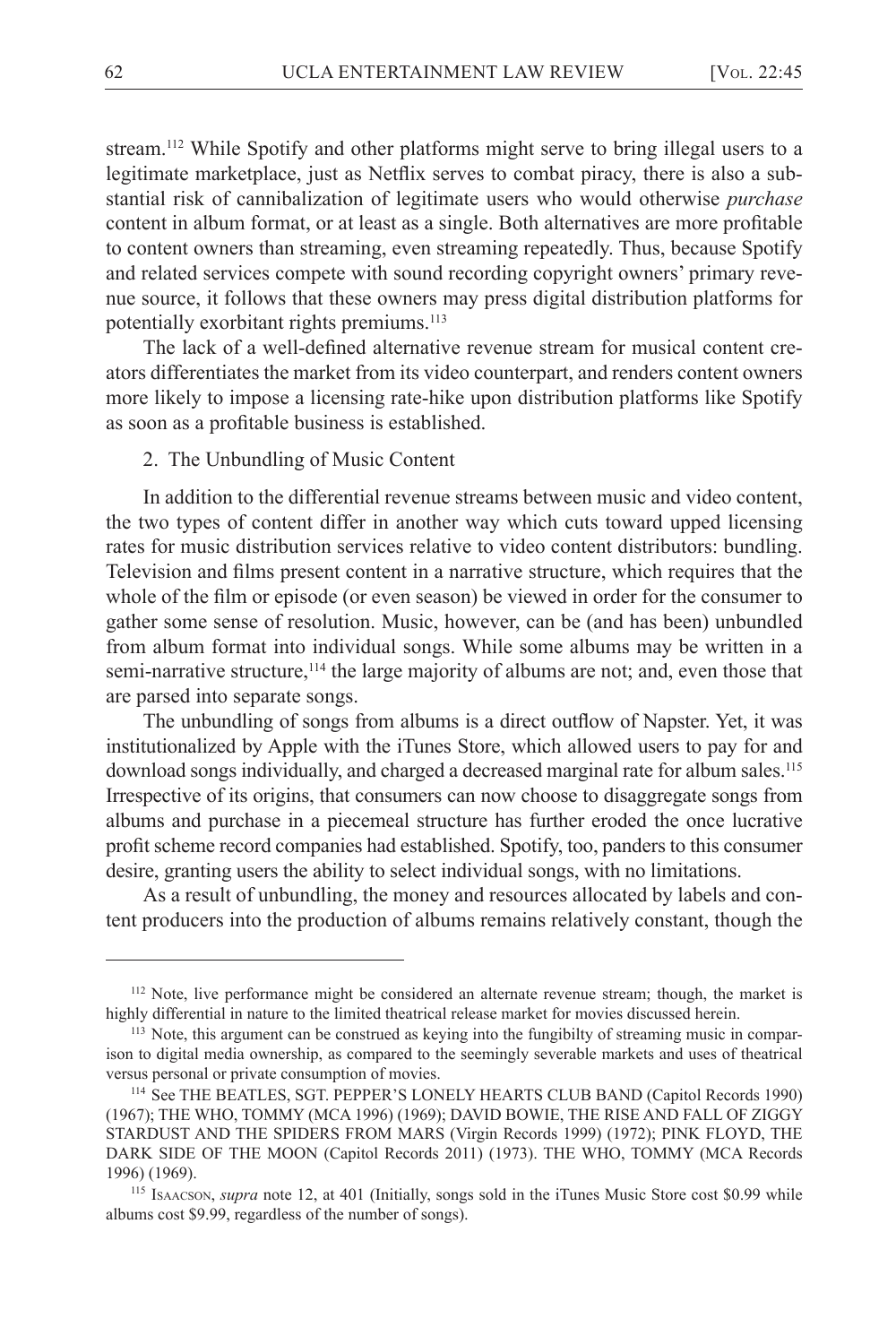returns to such content are diminished, and are more focused about individual songs. In a sense, less popular songs that would not otherwise have been made absent the album structure are losses to these labels. Labels and content owners will thusly look to recoup these losses. One such way is to charge a higher license premium per song, and thereby allow royalties from popular songs to partially subsidize less popular ones. This tends toward a growth in the licensing fees currently paid by digital distributors, which implies much higher licensing fee demands at renegotiation.

These factors taken in conjunction with the nature of intellectual property licensing—specifically, that the marginal cost of an additional license is effectively zero—create a potential for content owners to drastically increase the fees charged to Spotify and similar services as those companies become more established. Given that the problem is an outflow of statutory protections devised to "promote the Progress of Science and useful Arts,"116 attempts to address might be best effectuated by statutory redress.

V. Toward a Solution: Compulsory Licensing

### A. *Pandora, and the Perils of Compulsory Licenses*

Compulsory licensing as modified by the DMCA was intended to allow Internet radio providers and certain distributors of digital music to continue to operate while ensuring that the interests of content owners, as well as those of artists and composers, were protected. Yet, in practice, the law has served to encumber Internet radio providers with exorbitant royalty rates.<sup>117</sup> This renders such services' business models unprofitable and thwarts new entrants into the market, thereby decreasing competition and innovation. No company is more illustrative of the unsustainability of this system than Pandora Radio.

Pandora was founded in 1999 as Savage Beast Technologies.<sup>118</sup> At the core of the company was a proprietary database called the Music Genome Project: a human tabulated catalog of characteristics for each song created. Initially, the company struggled to build a coherent business model, flirting with venture capital firms and attempting to formulate a vehicle through which the Genome Project could be

<sup>&</sup>lt;sup>116</sup> U.S. CONST. art. I, § 8, cl. 8.

<sup>117</sup> Associated Press, *New Pandora CEO Faces Royalty Fight with Artists*, Billboard, (Sept. 12, 2013) <http://www.billboard.com/biz/articles/news/5694958/new-pandora-ceo-faces-royalty-fight-with-artists>; Ben Sisario, *Fight Builds Over Online Royalties*, New York Times, (Nov. 4, 2012); Andy Fixmer, *Pandora Is Boxed In by High Royalty Fees*, BusinessWeek (Dec. 20, 2012) [http://www.nytimes.com/2012/11/05/](http://www.nytimes.com/2012/11/05/business/media/fight-growing-over-online-royalties.html?pagewanted) [business/media/fight-growing-over-online-royalties.html?pagewanted=all&\\_r=0.](http://www.nytimes.com/2012/11/05/business/media/fight-growing-over-online-royalties.html?pagewanted)

<sup>118</sup> EDGAR Search Results, U.S. SEC & EXCHANGE COMM'N, [http://www.sec.gov/edgar/search](http://www.sec.gov/edgar/searchedgar/companysearch.html)[edgar/companysearch.html](http://www.sec.gov/edgar/searchedgar/companysearch.html) (query "P" in the field designated "CIK or Ticker Symbol" and follow "Find Companies"; see title of the company for purposes of former filings); Stephanie Clifford, *Pandora's Long Strange Trip*, Inc. (Oct. 1, 2007), [http://www.inc.com/magazine/20071001/pandoras-long-strange-trip\\_](http://www.inc.com/magazine/20071001/pandoras-long-strange-trip_pagen_2.html.) [pagen\\_2.html.](http://www.inc.com/magazine/20071001/pandoras-long-strange-trip_pagen_2.html.)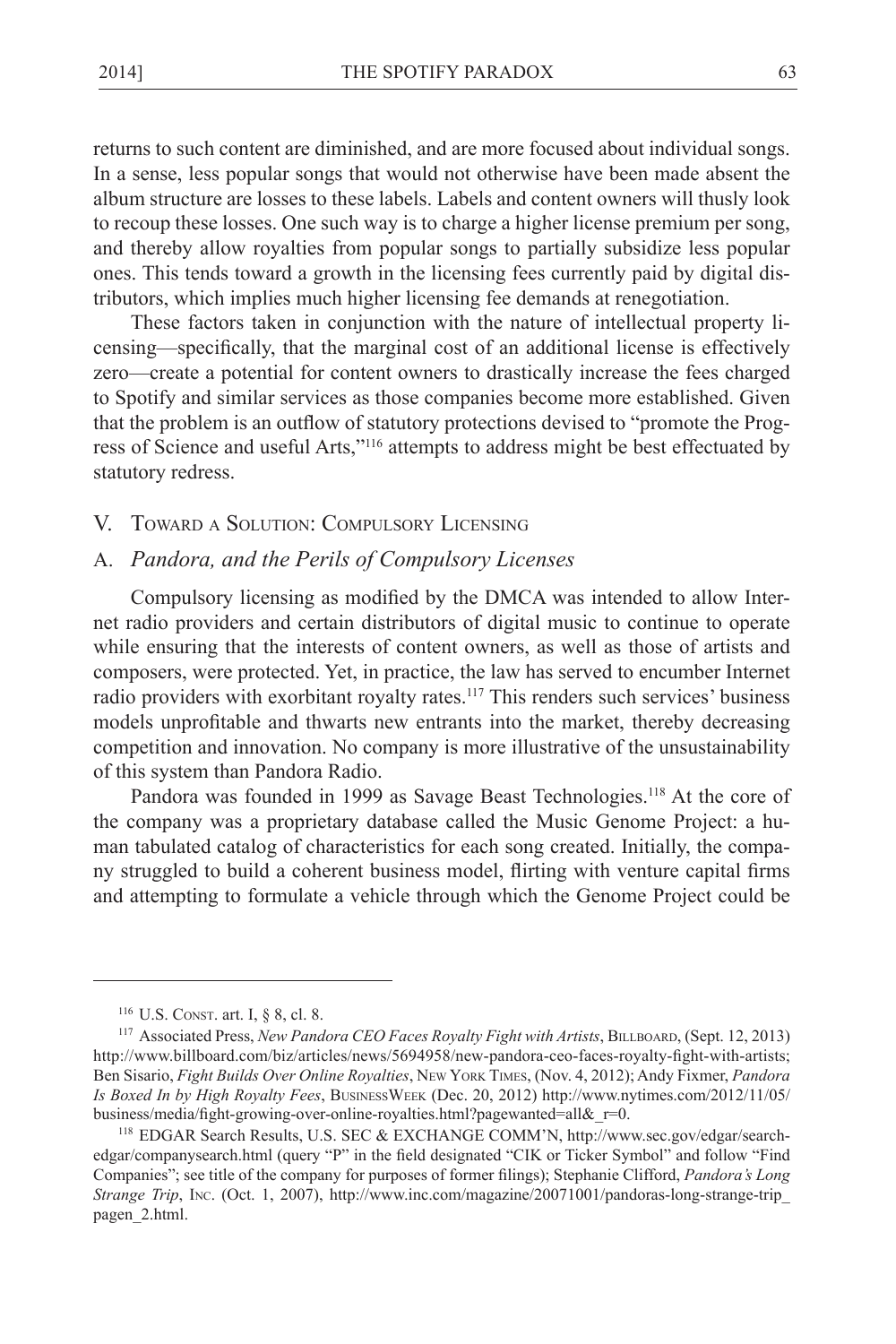<span id="page-20-0"></span>adapted. While initial focus was on business-to-business transactions, in 2005, the company made the decision to pursue consumer markets, instead.<sup>119</sup>

Pandora opted to stake the company on an online radio service that would incorporate users' preferences as determined by algorithms that utilized the Music Genome Project.<sup>120</sup> Under the DMCA, Pandora qualifies for compulsory licensing. Thus, unlike Spotify, who negotiates with each individual copyright holder, Pandora can avoid the costly and cumbersome back-and-forth with each individual content owner. Instead, Pandora is able to focus human capital on categorizing every recorded song ever created and copyrighted. Yet, because Pandora operates under the "willing buyer/willing seller" licensing framework, these rates verge on punitive.<sup>121</sup> Terrestrial radio does not pay any royalties to owners of the sound recording, and pays only a musical work royalty.<sup>122</sup> Satellite radio pays a fee based on revenue.<sup>123</sup> However, Pandora pays what amounts to a very substantial share of its revenue to owners of the sound recording right.<sup>124</sup>

The royalty hike issued by the CRB in 2007 threatened to further push Pandora into the red, and prompted a swift lobbying reaction by streaming internet radio providers across the country.<sup>125</sup> Though Pandora and others were afforded the opportunity to renegotiate with SoundExchange, these negotiations were carried out in the shadow of an already favorable rate increase for content owners; thus allowing SoundExchange to heavily anchor negotiations.126 The impact of these rate hikes by the CRB illustrates the state of flux that webcasters exist in. Even under the current compulsory system, rate increases have proven steep. Moreover, as discussed above, the determination of these rates are premised upon the subjective interpretation of the meaning of the "willing buyer/willing seller" framework.

Pandora's financial statements indicate that the company has "incurred significant net operating losses . . . since [its] inception in 2000" and as of the January 2012,

<sup>126</sup> Pandora Media, Inc., Annual Report (Form 10-K), at 9 (Jan. 31, 2013) (hereinafter Pandora 10-K).

<sup>119</sup> *See* Clifford, *supra* note 118.

<sup>120</sup> *See* "About Pandora," *supra*, note 1; *see also* Clifford, *supra*, note 118.

<sup>121</sup> John McDuling, *Why the Music Industry is Trying and Failing - to Crush Pandora*, Quartz (Apr. 21, 2014) *available at*<http://qz.com/197344/pandora-and-the-music-industry/>; *see also* Ben Sisario, *Pandora and Spotify Rake in the Money and Then Send It Off in Royalties*, N.Y. Times (Aug. 24, 2012) *available at* [http://mediadecoder.blogs.nytimes.com/2012/08/24/pandora-and-spotify-rake-in-the-money](http://mediadecoder.blogs.nytimes.com/2012/08/24/pandora-and-spotify-rake-in-the-money-and-then-send)[and-then-send-it-off-in-royalties/](http://mediadecoder.blogs.nytimes.com/2012/08/24/pandora-and-spotify-rake-in-the-money-and-then-send) (noting that Spotify purportedly pays approximately 70% of revenue in licensing fees, though financial documents indicate that this number may in fact be as high as 97% of revenue).

<sup>122</sup> See *supra* Part III.B.2.

<sup>123</sup> *See id.*

<sup>124</sup> *See* McDuling, *supra*, note 121.

<sup>125</sup> Jacqui Cheng, *NPR Fights Back, Seeks Rehearing on Internet Radio Royalty Increases*, ArsTechnica (Mar. 20, 2007) *available at* [http://arstechnica.com/tech-policy/2007/03/npr-fights-back-seeks-re](http://arstechnica.com/tech-policy/2007/03/npr-fights-back-seeks-rehearing-on-internet-radio-royalty)[hearing-on-internet-radio-royalty-increases/](http://arstechnica.com/tech-policy/2007/03/npr-fights-back-seeks-rehearing-on-internet-radio-royalty); Kendra Marr, *Shaken Internet Radio Stations Face Specter of New Fees Sunday*, Washington Post (July 13, 2007) *available at* [http://www.washingtonpost.com/](http://www.washingtonpost.com/wp-dyn/content/article/2007/07/12/AR2007071202169.html) [wp-dyn/content/article/2007/07/12/AR2007071202169.html](http://www.washingtonpost.com/wp-dyn/content/article/2007/07/12/AR2007071202169.html); Jeff Cox, *Internet Radio to Fight Royalty Ruling*, CNNMoney (Mar. 15, 2007) *available at* [http://money.cnn.com/2007/03/14/technology/radio\\_](http://money.cnn.com/2007/03/14/technology/radio_streaming/?postversion=2007031410.) [streaming/?postversion=2007031410.](http://money.cnn.com/2007/03/14/technology/radio_streaming/?postversion=2007031410.)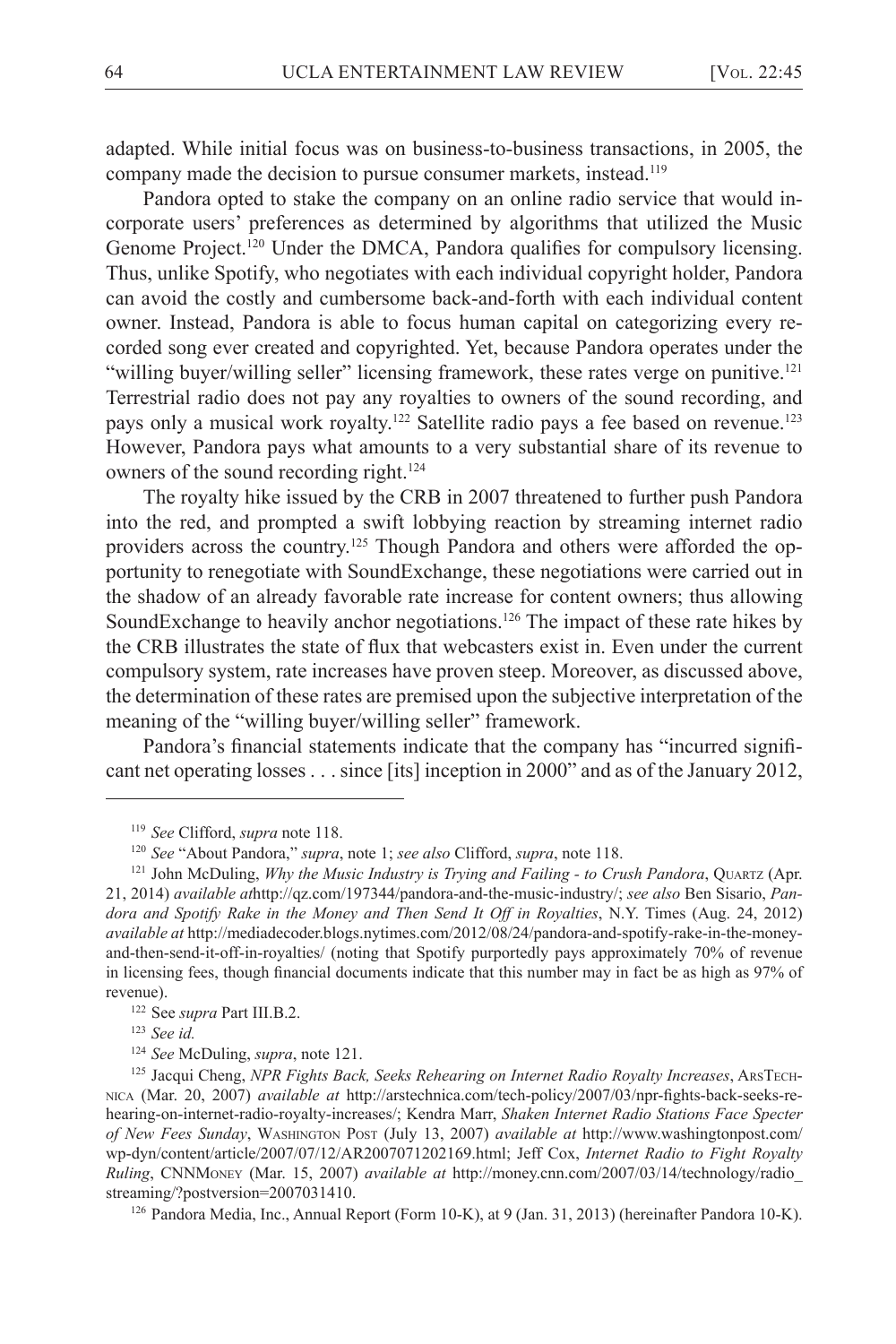the company has an accumulated deficit of \$101.4 Million.127 Pandora's revenues have increased significantly in recent years.<sup>128</sup> Yet costs are assessed on a per-play basis, thus effacing the potential for increasing returns to scale.<sup>129</sup> Further, per-play rates increase in each successive year.130 Therefore, increased subscriptions do not combat the rising costs of service, and the entirety of the shortfall must be procured from advertisement revenue, or from hiked up subscription fees.<sup>131</sup>

Pandora exemplifies the complexity of operating under a compulsory licensing regime. It also underscores how susceptible similar streaming services are to small variations in royalty rates. The dichotomous rate setting standards, the CRB, and the Webcaster Settlement Acts highlight the pitfalls of establishing royalties in a courtroom. A royalty setting mechanism that creates a framework about which the distributors and licensors can negotiate, with incentives built in, might do well to combat the problems presented above with respect to Pandora. Such a system would also help to mitigate the problem of delayed hostage taking by content owners after distributors like Spotify create tenable business models.

#### B. *Proposed Alternatives*

Recent scholarship has highlighted the disparate effects of differing rates across distributional mediums. Much of the literature analyzes the problem broadly. In response to this thorny licensing issue, numerous solutions have been submitted. Legislation aimed at achieving parity is oft proposed, though rarely successful. On the extreme end, one author advocates for a scheme similar to that proposed by the Section 115 Reform Act (SIRA),<sup>132</sup> which would have created a blanket compulsory license, applicable to all digital reproduction and distribution services, irrespective of gradations of interactivity.<sup>133</sup> This rate would have been set by the CRB, and would have negated protracted licensing negotiations, thereby increasing certainty in the digital distribution marketplace.134 Yet, such an analysis paints the problem with too broad a brush. As detailed above, compulsory licenses carry with them significant

<sup>&</sup>lt;sup>127</sup> *See id.* at 14 (explaining that the company has "... incurred significant operating losses in the past and may not be able to generate sufficient revenue to be profitable").

<sup>128</sup> *See id.* at 74.

 $129$  Under the pay-per-play royalty scheme, increased user base implies essentially a 1:1 increase in associated costs; thus, prohibiting Pandora from experiencing increasing returns to scale and fixing marginal cost irrespective of company size.

<sup>130</sup> *See* 72 Fed. Reg. 2084, 24096 (May 1, 2007).

<sup>&</sup>lt;sup>131</sup> In light of consumer expectations of free content, the elasticity of demand for subscription access to Pandora is likely very high and subject to large fluctuations relative to price increases.

<sup>&</sup>lt;sup>132</sup> Section 115 Reform Act, H.R. 5553, 109th Cong. (2006) (the bill was never enacted, and thus expired).

<sup>133</sup> Patrick A McKay, *Ending the Power to Say No: The Case for Extending Compulsory Licensing to Cover Digital Music Reproduction and Distribution Rights* 12 (unpublished comment), *available at* [http://](http://papers.ssrn.com/sol3/papers.cfm?abstract_id=1692336) [papers.ssrn.com/sol3/papers.cfm?abstract\\_id=1692336](http://papers.ssrn.com/sol3/papers.cfm?abstract_id=1692336) (last visited Nov. 8, 2014).

<sup>134</sup> *See id.* at 17.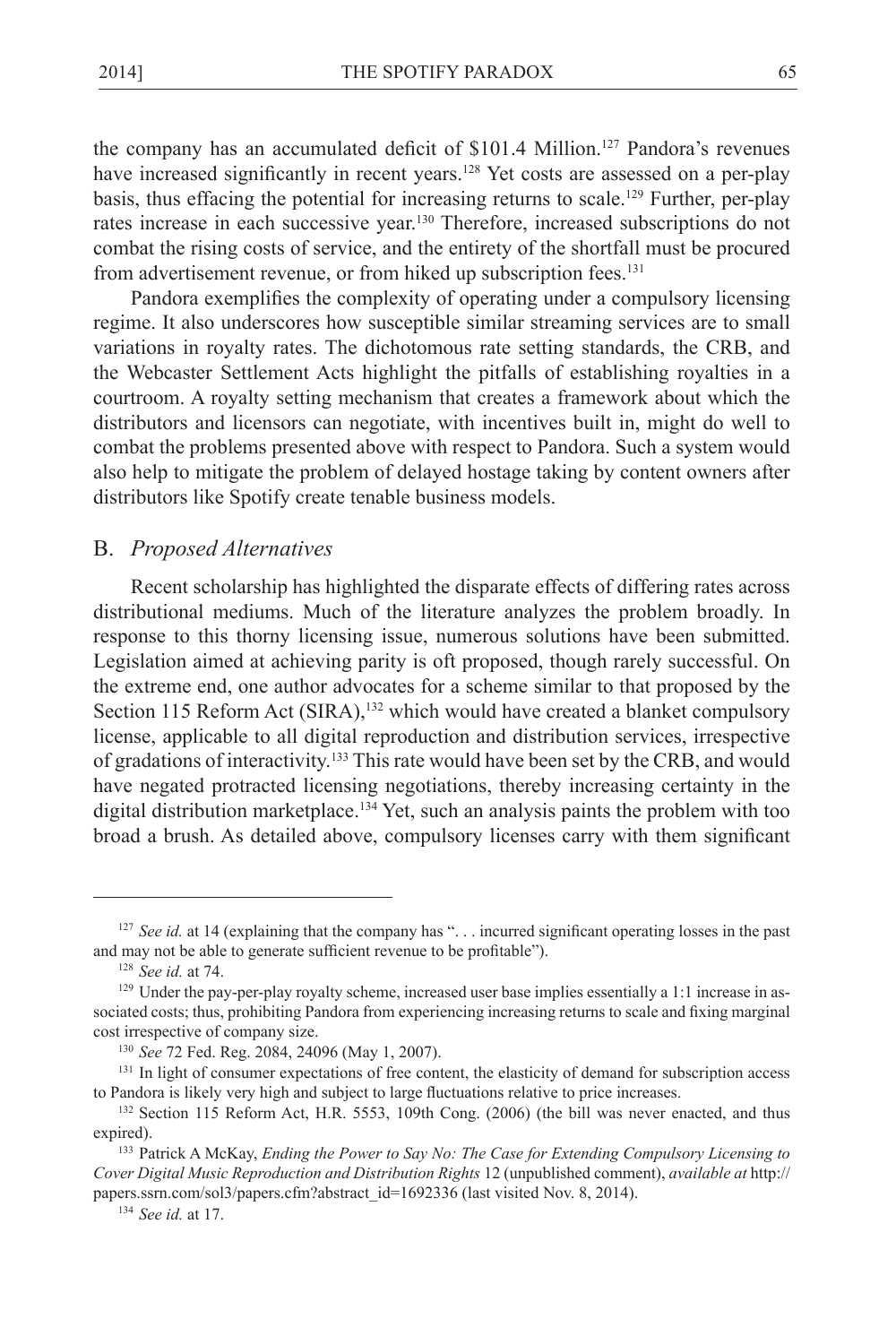<span id="page-22-0"></span>issues, and are invariably inefficient for one party, as they are not a true market rate 135

Others have similarly voiced support for modified versions of statutes brought before Congress. In 2009, the Performance Rights Act was introduced, but subsequently failed to pass.<sup>136</sup> The act would have created a sound recording fee for terrestrial radio. In anticipation of this bill, an alternative arrangement was suggested whereby an opt-out provision would be added to the Act, which would have allowed artists to choose not to receive sound recording royalties.137 However, this proposal overstates the practical impact that such an 'opt-out' provision might have on licensing costs. Few artists would willingly opt out of receiving compensation for their work. The establishment of an affirmative choice to be exempted from the royalty pool would seem to garner little support, and even less practical traction.

Another policy issue that has been pointed to in the struggle over compulsory licensing is the lack of a comprehensive net neutrality statute.138 Record labels hold out hope for preferential broadband speeds, which would thus allow providers to charge increased rates for downloading and streaming over broadband.139 This would significantly alter the cost equation for digital media providers and shift more bargaining power toward labels and toward broadband providers.<sup>140</sup> Hence, absent net neutrality legislation, labels and content owners will not fully engage in licensing negotiations.141

With respect to Spotify, one author discusses the implications of the lack of a compulsory license for interactive services upon the platform, and related services.<sup>142</sup> After going on at length about the complicated and cumbersome process of licensing as it currently operates, the article proposes three changes aimed at streamlining the process of content acquisition and creating more equitable treatment for artists as well as webcasters: (i) enact a net neutrality act to "force" record labels to the table, (ii) create one singular performance right for each work, and create a "one-stop" licensing agency for these rights; and (iii) set a compulsory *minimum* licensing rate to protect artists' compensation from racing to the floor.<sup>143</sup> This solution is an ambitious proposition that would do well to curb some of the ills and inefficiencies of the current copyright system. Practically, however, it is unrealistic, as it implies an overhaul of much of the Copyright Act, and the companies and industries predicated upon the Act. Though

<sup>135</sup> See *supra* Part III.

<sup>136</sup> Performance Rights Act, H.R. 848, 111th Cong. (2009); *see also* Performance Rights Act, S. 379, 111th Cong. (2009).

<sup>&</sup>lt;sup>137</sup> Jessica L. Bagdanov, Internet Radio Disparity: The Need for Greater Equity in the Copyright Royalty Payment Structure, 14 Chap. L. Rev. 135, 158 (2010).

<sup>&</sup>lt;sup>138</sup> Casey Rae-Hunter, Better Mousetraps: Licensing, Access, and Innovation in the New Music Marketplace, 7 J. Bus. & Tech L. 35 (2012); John Eric Seay, *Legislative Strategies for Enabling the Success of Online Music Purveyors*, 17 Ucla Ent. L. Rev. 163 (2010).

<sup>139</sup> *See* Rae-Hunter *supra* note 109, at 59.

<sup>140</sup> *See id.* at 59-60.

<sup>141</sup> *See id.*

<sup>142</sup> *See* Seay *supra* note 109, at 169.

<sup>143</sup> *See id.* at 173-75.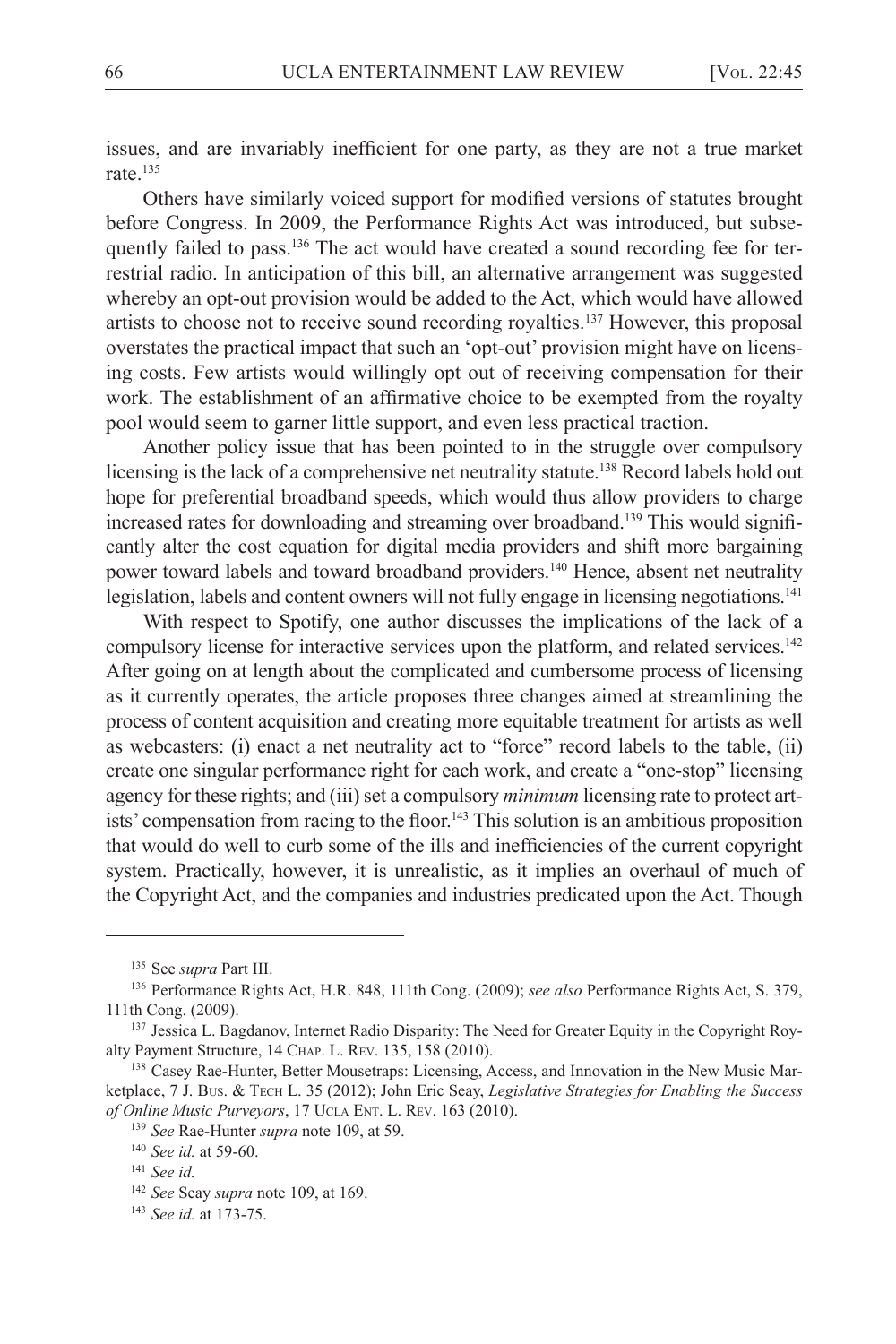numerous articles discuss streaming music within the context of compulsory licensure,<sup>144</sup> few propose a tenable solution with practical applicability. A solution should be tailored to slightly modify the law in its current form in order to facilitate fairer negotiation of licensing rates for interactive services without radical legislative change.

# C. *A New Compulsory License Scheme*

Given the potential for this 'hostage-taking' rate setting paradox discussed above, as well as the fact that streaming music platforms continue to experience substantial losses, there is a need for a solution that brings both parties—content owners and content distributors—to the table, and incentivizes these parties to engage in good faith negotiations. As Pandora demonstrates, compulsory licenses in their current iteration are no panacea for this hostage-taking problem. However, a scheme in which the royalty rate is set at a level punitive to webcasters and then taxed progressively would serve to create a more equitable distribution of bargaining power between the negotiants.

As evidenced by the case of Pandora, compulsory licensing rates set a price floor for one party; in this case, it is the record labels. In the current framework, content owners can insist on receiving a minimum of the compulsory rate, and thus come to the table with significantly more bargaining power than distributors. Compulsory rates provide an institutionally codified anchor to which subsequent negotiations are tethered. This anchor point allows the party for whom the rate is favorable to walk away from negotiations at any point. Moreover, given the CRB's adherence to its own prior rates set in assessing the forward-looking rate, there is *only upward* variation from year to year.

#### 1. Capping Compulsory License Fees for Content Owners

A model which negates the inequitable distribution of bargaining power discussed above will allow negotiations to more accurately mirror the fair market value of content licenses. In order to create such a model, the penalty for failing to bargain must be similar to both parties. To accomplish this, a compulsory rate must first be set so as to prohibit profit realization by digital distributors. Thus, this note proposes implementing a compulsory licensing fee that tracks to digital content distributors' net revenue.<sup>145</sup>

By setting the compulsory license equal to each individual platform's net revenue, digital distributors will have an obvious incentive to negotiate with content providers. Under this scheme, a failure to negotiate would imply no prospect of profitability. Moreover, because this rate will track with net revenue each year, there

<sup>144</sup> *See id. See also* Rae-Hunter, *supra* note 109; McKay *supra* note 104.

<sup>&</sup>lt;sup>145</sup> Note, this article proposes a statutory licensing system intended to apply to interactive services, though these recommendations might likewise be incorporated into current statutory licensing provisions, disaggregated by interactivity. Because the rate of this proposed system is tacked to distributor net revenue, it is much more widely applicable than traditionally proposed 'blanket licenses,' which do not address the differential value of differing types of streaming music services.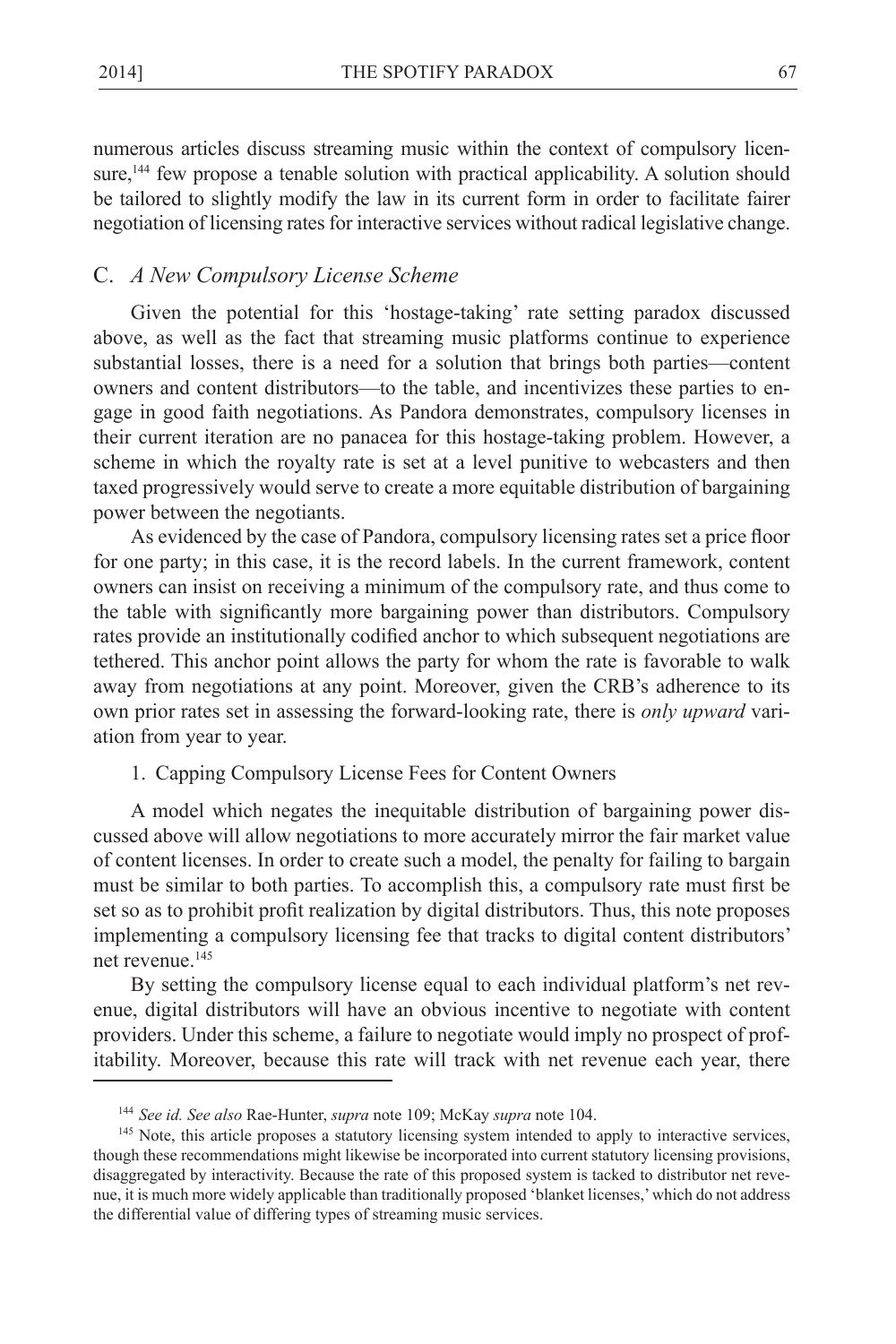is not a promise of profitability in subsequent years. Thus, absent some negotiated agreement, content distributors would refrain from inputting capital or labor into a losing business model. The equation for the default compulsory licensing fees to each company is straightforward, and would look as follows:  $\pi$  = , Where  $\pi$  represents net revenue to the distributor, andis the cost of content licensing. Setting a cap on licensing fees that does not exceed the net profits sufficiently penalizes holdout distributors by negating profits. However, it does not apportion a disproportionate amount of bargaining power to content owners by allowing those entities to bankrupt distributors with royalty fees above distributor net revenue.

#### *a. Setting a Minimum Royalty Rate*

While this compulsory rate is intended to facilitate negotiations, there exists a clear potential for digital distributors to abuse the rate. First, platforms might refuse to negotiate for licenses in their infancy, as losses are likely to ensue while the company seeks to establish a market. Here, a compulsory rate that mirrored net revenue would provide upstart companies with free content rights, allowing them to write off costs of expansion against the costs of content. Second, there is the potential that platforms might operate in a manner that is not purely profit seeking. For instance, a company might emerge to provide access to content at a minimal price, sheltered from internalizing the appropriate licensing costs. Such a company could operate with a neutral balance sheet in perpetuity and offer artificially inexpensive content.

To mitigate the risk of such exceptions, a minimum royalty rate might be established by the CRB. This rate should relate to the industry-wide compulsory royalty rate. The CRB might require all interactive, streaming, digital content providers to submit their annual net revenue figures as well as the number of subscribers, and set a rate that corresponds to the median<sup>146</sup> of this revenue figure, adjusted to a per-subscriber basis.147 This rate would thus prevent the scenarios discussed above; new companies would be subject to a minimum compulsory license rate, and companies attempting to provide artificially inexpensive or free content would be forced to operate for a loss.

Imposing a minimum levy would sufficiently protect content owners from predatory distributors. Moreover, new platforms could not usurp longer-standing digital distributors' market share by counterbalancing early losses with free content.

#### 2. Taxing Licensing Fees: Encouraging Market Forces

The creation of a benchmark compulsory fee structure that tracks to distributors' revenues sufficiently incentivizes licensees to engage in good faith negotiations with content owners. However, content owners would have little reason to reciprocate. By imposing a punitive levy on the licensing fee, labels and license holders will then

<sup>&</sup>lt;sup>146</sup> Alternatively, the median might be supplanted with some other percentile or the arithmetic mean, though the mean is subject to downward bias.

<sup>&</sup>lt;sup>147</sup> Note: To ensure that this minimum rate is not downwardly biased by recent entrants, the CRB might consider only companies that have existed for a minimum amount of time (e.g., 3 years or more).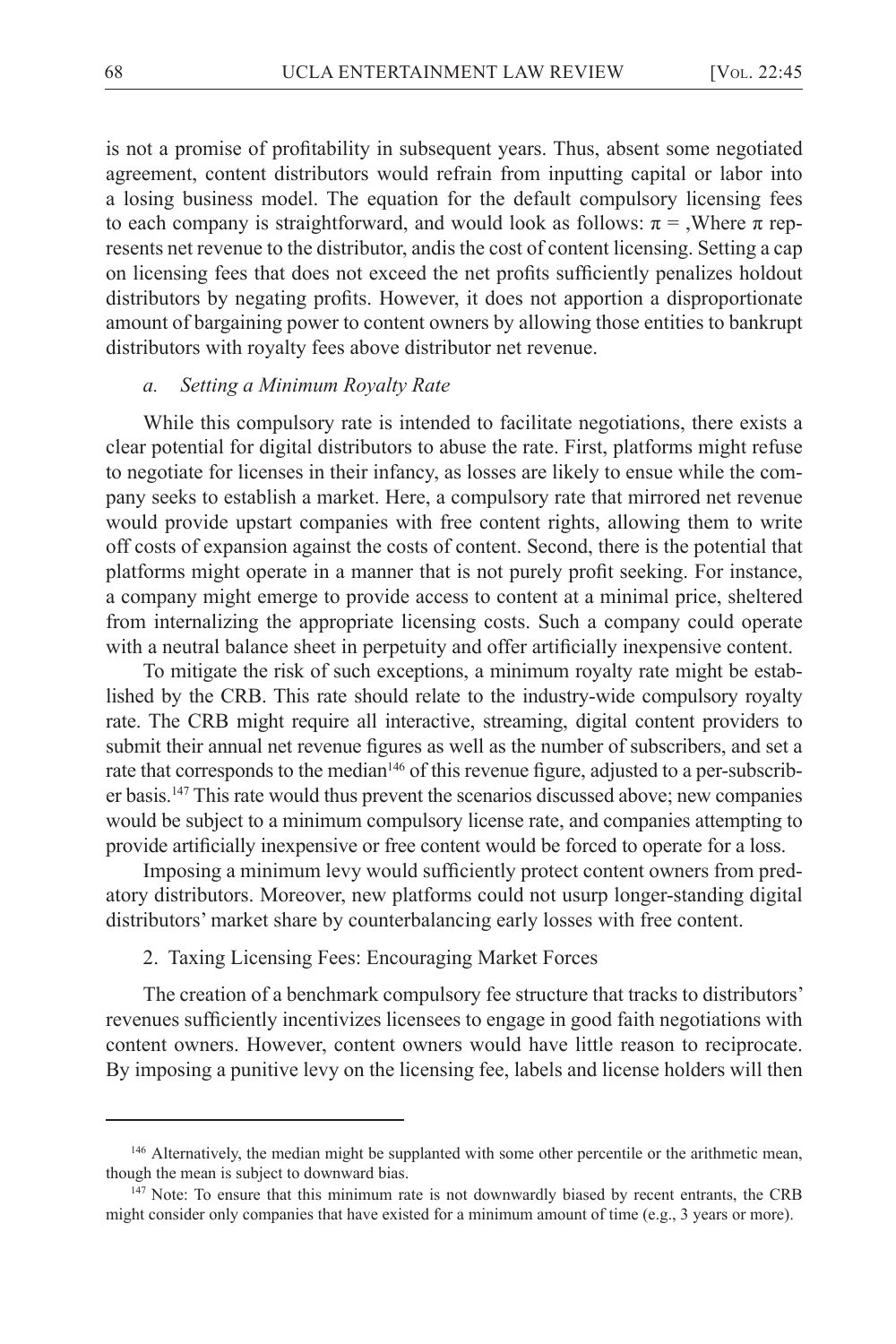have a strong incentive to likewise engage in negotiation with digital distributors. Such a tax would look as follows:

$$
\tau = \begin{cases} \alpha \left[ I - \left( \frac{\pi - \ell}{\pi} \right) \right] & \pi > 0 \\ \alpha & \pi < 0 \end{cases}
$$

Here,  $\tau$  represents the tax rate to be applied to licensing fees,  $\alpha$  represents some sort of a discount rate,148 π represents the net revenue of the distributor *excluding licensing fees* and represents the licensing fees paid by the distributor to the content owners.149 The impact of such a system is that the proportion of taxes as a share of the licensing fees decreases as the negotiated rate declines. As the licensing fee decreases relative to net revenues, the size of the tax approaches zero. Alternatively, as the licensing rate share of net revenue increases the tax rate approaches the maximum rate established,  $α$ . This system builds in a punitive increasing marginal tax rate.<sup>150</sup> Hence, both parties experience upside by negotiating. This system of taxation would create a strong incentive for content owners to more carefully examine the amount demanded in licensing fees, as additional fees would be taxed at an increasing rate. The tax paid under this scheme could be used to fund the CRB and any other entities involved in rate setting, and also to police infringement. Indeed, such an earmark would go a long way toward establishing self-sufficiency within institutions, and could provided a much needed boon to the policing of copyright infringers.

#### 3. Consumer Subsidized Negotiations

The core tenet of this scheme is a new tax, which would be shouldered by the parties to the licensing agreement, and thusly passed on [at least in part] to the end consumer. Therefore, this tax could be interpreted as providing for consumer-subsidized negotiations. Yet, this tax would also serve to break down the barriers to entry into the distributional chain, providing diversity as well as an increased number of platforms in competition with one another, and thus, innovation within the field. Additionally, the system as a whole will likely lead to content costs that are more reflective of their true market value. Hence, while this 'subsidy' may be factored into the market price of consumer access to content, that price will likely be cheaper than the current market rate, even if a proportion of this price is a levy.151 Moreover, if used

<sup>&</sup>lt;sup>148</sup> Alternatively,  $\alpha$  can be viewed as the maximum tax to be levied upon the net revenue of the distributional platform.

<sup>149</sup> Alternative schemes of taxation could be envisioned, such as a quadratic or logarithmic function, which would exhibit decreasing returns to increased licensing fees. This equation is merely illustrative of the principal of increasing marginal taxation on license fees.

<sup>&</sup>lt;sup>150</sup> To make this tax rate more or less punitive to content owners, the value of  $\alpha$  can be modified up or down. Alternatively, the entire equation can be either squared or square rooted, which would create accelerated or decelerated marginal tax increases respectively as the rate nears its supremum.

<sup>151</sup> Jean-Charles Rochet & Jean Tirole, *Platform Competition in Two-Sided Markets*, 1 J Eur. Econ.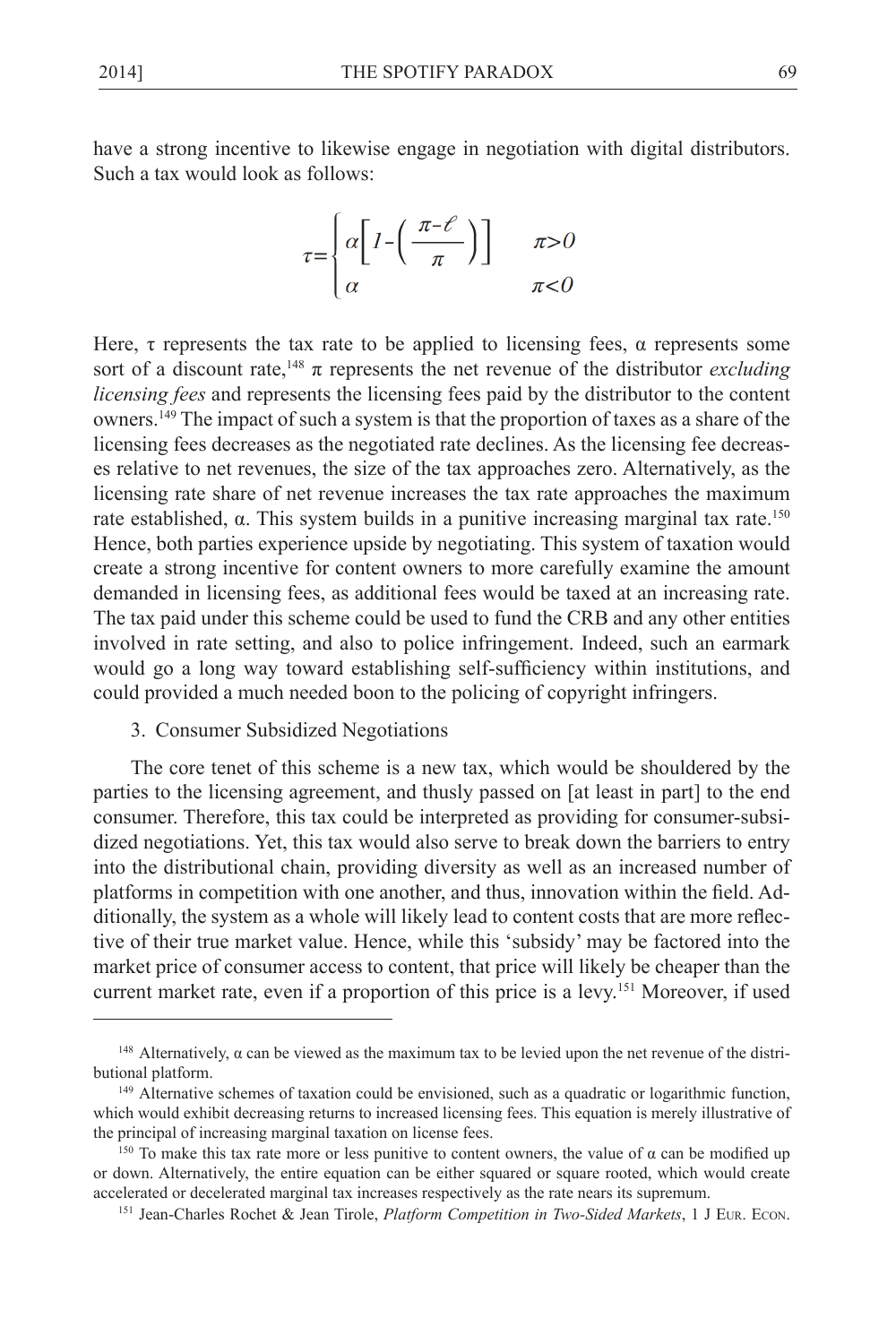<span id="page-26-0"></span>to fund the CRB and copyright governance bodies, the capital collected as a result of this 'subsidy' might provide the CRB and other copyrighted entities more autonomy, and self-sufficiency. These outflows provide tangible benefits to consumers.

The idea of taxing digital distribution markets in order to adequately compensate copyright holders is not a novel one.<sup>152</sup> Professor Netanel envisions a comprehensive plan whereby Internet service providers, hardware and software manufacturers, and various other industries which are utilized in P2P file sharing are taxed in order to adequately compensate copyright holders for the shortfall in revenues as a result of digital music sharing.153 As his comment is quick to point out, this system would penalize infrequent users disproportionately to high volume downloaders.<sup>154</sup> However, the detrimental impact of such cross-subsidization could be mitigated, and would likely be outweighed by the net social benefit.<sup>155</sup> Professor Fisher builds upon this model and likewise proposes a system of taxation devised to compensate copyright holders.156 He proposes viewing media content as a public good, which could be taxed either (i) in accordance with Professor Netanel's plan of taxing components and broadband providers, or (ii) as an add-on to the Federal Income Tax.<sup>157</sup> These levies are intended to do away with free-riding (by way of under-policed piracy) by creating a partially subsidized public market for media content. Hence, while any tax of the nature presented herein would likely be passed along to listeners, there are reasons to believe that this plan would produce a net positive effect upon the market.

# VI. Looking Forward: New Market Entrants

#### A. *Google: Streaming Music—Spotify Style*

Recently, Google announced Google Play All Access, a streaming music client intended to compete directly with Spotify.158 While interactive music streaming services are present already in the market, none possess the wealth, resources or bargaining power that Google does. Given these factors, it stands to reason that Google might have been able to obtain favorable licensing rates from content providers.

Ass'n 990, 992 (2003) (which discusses the phenomenon of "multihoming" in distributional markets involving a multi-sided platform. When end consumers subscribe to multiple platforms—such as both Visa and MasterCard in credit card markets—this has the overall effect of decreasing prices paid by consumers, while simultaneously increasing prices paid to the platform by vendors).

<sup>152</sup> Neil W. Netanel, *Impose a Noncommercial Use Levy to Allow Free Peer-To-Peer File Sharing*, 17 Harv. J.l. & Tech. 1 (2003); WILLIAM W. FISHER III, PROMISES TO KEEP 216 (2004).

<sup>153</sup> *See* Netanel, *supra* note 125, at 43.

<sup>154</sup> *See id.* at 67.

<sup>155</sup> *See id.* at 72-73.

<sup>156</sup> *See* Fisher, *supra* note 125, at 216-17

<sup>157</sup> *See id.*

<sup>158</sup> Tom Cheredar, *Google Announces its Spotify Competitor, Google Play Music 'All Access'—'Radio Without Rules*', VENTUREBEAT (May 15, 2013 9:57 AM) [http://venturebeat.com/2013/05/15/goo](http://venturebeat.com/2013/05/15/google-announces-google-music-all-access-streaming-service-radio-w)[gle-announces-google-music-all-access-streaming-service-radio-without-rules/](http://venturebeat.com/2013/05/15/google-announces-google-music-all-access-streaming-service-radio-w); Robert Buddon and Robert Cookson, *Google Looks to Beat Music Rivals*, FINANCIAL TIMES (Feb. 22, 2013 5:13 AM) h[ttp://](ttp://www.ft.com/cms/s/0/48fab814-7d16-11e2-adb6-00144feabdc0.html#axzz2PoYV66yB.) [www.ft.com/cms/s/0/48fab814-7d16-11e2-adb6-00144feabdc0.html#axzz2PoYV66yB.](ttp://www.ft.com/cms/s/0/48fab814-7d16-11e2-adb6-00144feabdc0.html#axzz2PoYV66yB.)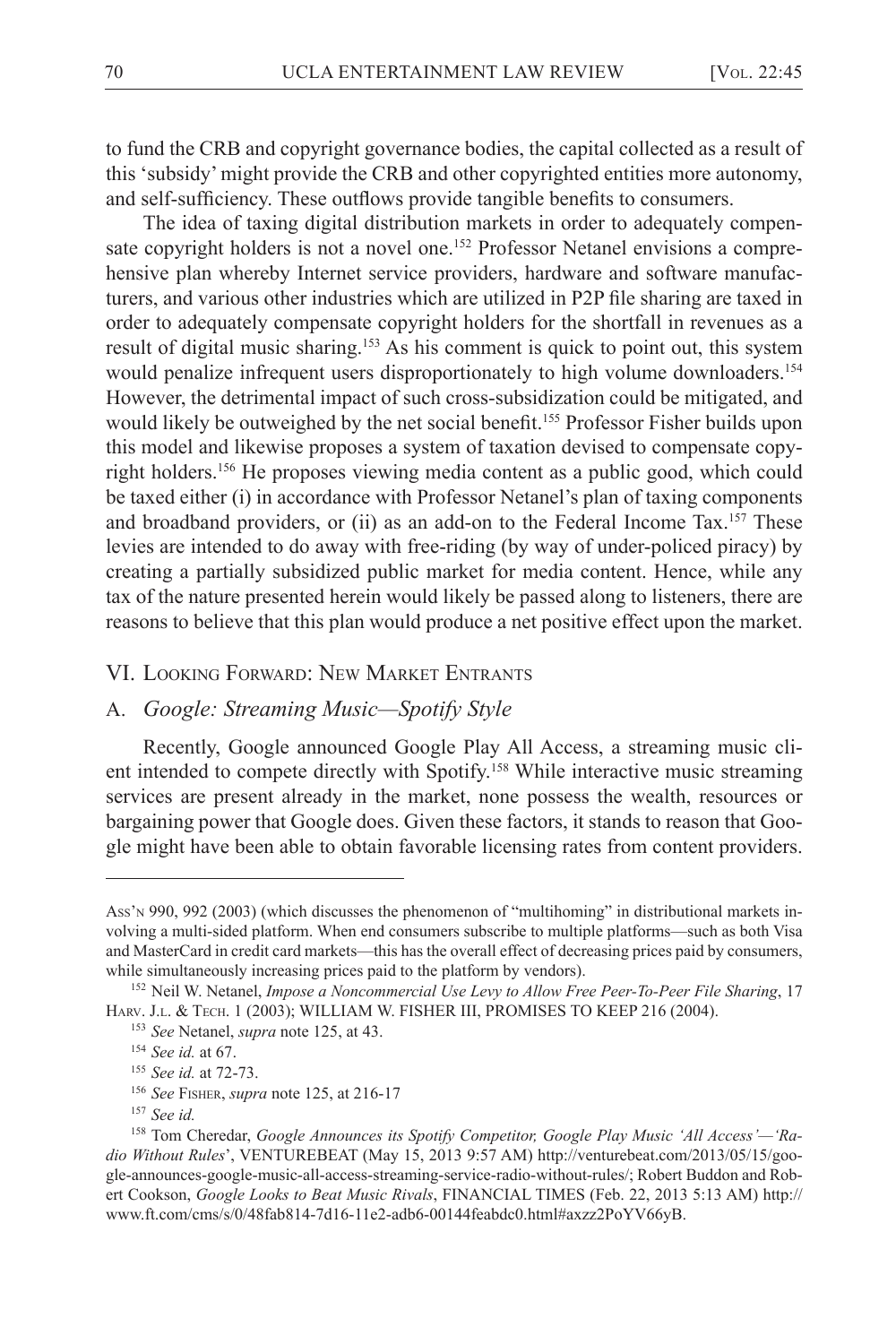<span id="page-27-0"></span>Moreover, the company's engineering resources imply that a Google platform will bring significant added innovation to the market.

But, Google's announcement is not necessarily positive news for the industry. Given publicly available financial information on Spotify (as well as Pandora), this market is not a profitable one, and more entrants will serve to drive individual platforms' losses up, as opposed to equilibrating profits (which would ordinarily be the case in an under-serviced market). Indeed, because Google can endure larger losses for longer, this may even crowd out current content providers such as Spotify. This in turn could potentially allow Google to establish a monopoly.

Yet, there are reasons to be skeptical of Google's ability to gain traction. For one, as a late entrant, it lacks the first mover advantage.159 More importantly, Google has previously attempted to enter the music market.<sup>160</sup> Google Music has proven incapable of attracting a substantial customer base, despite the company's extremely broad user base for its other products.161 Thus, while Google's entry into the interactive streaming music market signals increased attention on the issue of streaming rights, it is late to enter a market that shows little promise of profit under the current licensing landscape.

# B. *Apple Targets Digital Radio Service*

Similarly, on June 10, 2013, Apple announced that it, too, would enter the streaming music market, with iTunes Radio.<sup>162</sup> However, unlike Pandora, Apple has elected not to operate within the statutory licensing framework. The licensing agreement distributed to independent record labels was leaked online.163 Though the terms contained in these agreements differ slightly from those agreed to by larger record labels, the agreements are suspected to be similar.<sup>164</sup> That the highest valued

<sup>159</sup> *See* Marvin B. Lieberman & David B. Montgomery, *First Mover Advantages*, 9 Strategic Mgmt. J. 41 (1988) (positing that first entrants into a market experience significant advantages as a result of this early entry); *see also* Ryan Mac, *Google Continues to Play Catch-Up With All Access Music Service as Critics Sound Off*, Forbes (May 16, 2013, 9:00 AM), [http://www.forbes.com/sites/ryanmac/2013/05/16/](http://www.forbes.com/sites/ryanmac/2013/05/16/google-continues-to-play-catch-up-with-new-music-serv) [google-continues-to-play-catch-up-with-new-music-service-as-critics-sound-off/](http://www.forbes.com/sites/ryanmac/2013/05/16/google-continues-to-play-catch-up-with-new-music-serv) (chiding Google for bringing little value add to the marketplace, and instead rolling out a product nearly identical to Spotify, and other interactive subscription services).

<sup>160</sup> *Google Music is Open for Business*, OFFICIAL GOOGLE BLOG (Nov. 16, 2011) [http://](http://googleblog.blogspot.com/2011/11/google-music-is-open-for-business.html) [googleblog.blogspot.com/2011/11/google-music-is-open-for-business.html](http://googleblog.blogspot.com/2011/11/google-music-is-open-for-business.html); *Introducing Google Play: All Your Entertainment Anywhere You Go*, OFFICIAL GOOGLE BLOG (Mar. 6, 2012) [http://googleblog.](http://googleblog.blogspot.com/2012/03/introducing-google-play-all-your.html.) [blogspot.com/2012/03/introducing-google-play-all-your.html.](http://googleblog.blogspot.com/2012/03/introducing-google-play-all-your.html.)

<sup>161</sup> Matt Rosoff, *Google Music is a Flop*, Business Insider (Feb. 23, 2012, 1:35 PM), [http://articles.](http://articles.businessinsider.com/2012-02-23/tech/31089929_1_google-music-android-music-locker-ser) [businessinsider.com/2012-02-23/tech/31089929\\_1\\_google-music-android-music-locker-service.](http://articles.businessinsider.com/2012-02-23/tech/31089929_1_google-music-android-music-locker-ser)

<sup>162</sup> Press Release, Apple Inc., Apple Announces iTunes Radio (June 10, 2013), ([https://www.apple.](https://www.apple.com/pr/library/2013/06/10Apple-Announces-iTunes-Radio.html) [com/pr/library/2013/06/10Apple-Announces-iTunes-Radio.html\)](https://www.apple.com/pr/library/2013/06/10Apple-Announces-iTunes-Radio.html).

<sup>163</sup> Hannah Karp and Jessica E. Lessin, *Apple Spells Out iTunes Radio Terms*, Wall Street Journal (Jun. 26, 2013), [http://blogs.wsj.com/digits/2013/06/26/apple-spells-out-itunes-radio-terms-for-record-la](http://blogs.wsj.com/digits/2013/06/26/apple-spells-out-itunes-radio-terms-for-record-labels/.)[bels/.](http://blogs.wsj.com/digits/2013/06/26/apple-spells-out-itunes-radio-terms-for-record-labels/.)

<sup>164</sup> *See id.*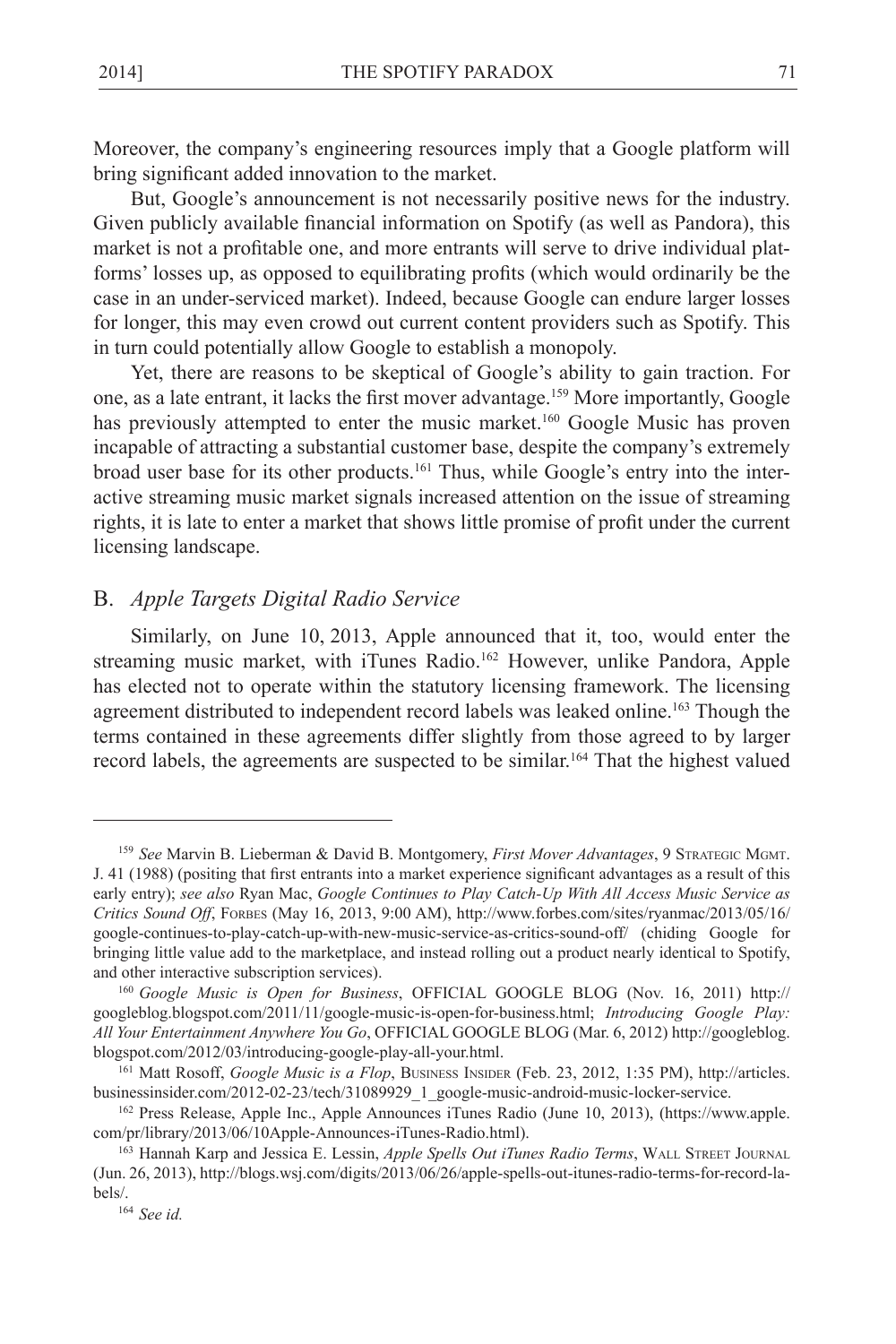<span id="page-28-0"></span>company in the world<sup>165</sup> is unwilling to accede to statutory rates should signal that this rate hardly reflects the price that would be achieved in a marketplace populated by "willing buyers" and "willing sellers."

Apple's entrance into the marketplace has had numerous implications. Unlike the relatively new market for on-demand streaming music, digital radio was well established at the time that Apple entered (Pandora has a user base of approximately 125 million, compared to only 24 million for Spotify).166 Because iTunes is the digital music hub for the overwhelming majority of consumers, thanks in part to Apple's closed system of integration with its hardware, Apple was able to immediately establish a broad user base.<sup>167</sup> The introduction of an adaptive streaming radio to iTunes supplanted some of Pandora's market share, though Pandora still retains its position atop the market.168 As indicated above, however, such competition is more likely to drive up platforms' losses than it is to create healthy competition. Further, like Google, Apple's bargaining power implies more favorable licensing terms which indeed appears to be the case, according to released licensing agreements. This entrance, therefore, has served to further crowd an already saturated marketplace. In addition, Apple's corporate goal of selling hardware, rather than software (like iTunes Radio) implies that the company will not act in the best interests of the market, but instead in accord with what will best drive its hardware sales.

Yet, there are reasons to favor Apple's entrance as well. The company has long been among the world's most innovative technology companies. Apple's entrance into the streaming radio market has brought with it the company's signature emphasis on interface. Going forward, the company might also convince record labels to license at more reasonable rates, which Pandora might use in subsequent negotiations—perhaps leading to more reasonable rates throughout the market. At a minimum, Apple's entrance has drawn more attention to the shortcomings of streaming music licensing.169

<sup>165</sup> *The Financial Times Global 500 for 201*2, Financial Times (Dec. 31, 2012), [http://www.ft.com/](http://www.ft.com/intl/cms/2a53e388-569a-11e2-aa70-00144feab49a.pdf) [intl/cms/2a53e388-569a-11e2-aa70-00144feab49a.pdf](http://www.ft.com/intl/cms/2a53e388-569a-11e2-aa70-00144feab49a.pdf) (as of the close of the 2012 fiscal year, Apple retained the highest market capitalization in of any company in the world).

<sup>166</sup> *See* Pandora 10K, *supra* note 99, at 3; *see also* Lambert, *supra* note 27.

<sup>167</sup> *See* Tom Cheredar, *iTunes Radio Already Has 20M Users a Month After September Launch*, VentureBeat (October 22, 2013) *available at* [http://venturebeat.com/2013/10/22/itunes-radio-has-20m-us](http://venturebeat.com/2013/10/22/itunes-radio-has-20m-users-a-month-after-launching/)[ers-a-month-after-launching/](http://venturebeat.com/2013/10/22/itunes-radio-has-20m-users-a-month-after-launching/).

<sup>168</sup> *See* Samantha Nielson, *Pandora Media Manages to Withstand Competition from iTunes Radio*, Market Realist (Apr. 14, 2014) *available at* [http://marketrealist.com/2014/04/pandora-withstands-com](http://marketrealist.com/2014/04/pandora-withstands-competition-itunes-radio/.)[petition-itunes-radio/.](http://marketrealist.com/2014/04/pandora-withstands-competition-itunes-radio/.)

<sup>169</sup> Steve Knopper, *Will iTunes Radio Benefit Musicians*, Rolling Stone (Sept. 20, 2013) *available at* <http://www.rollingstone.com/music/news/will-itunes-radio-benefit-musicians-20130920>; Neil Hughes, *Revised Music Royalty Rules Could Hurt Apple's Beats Music, iTunes Radio*, AppleInsider (Aug. 15, 2014) *available at* [http://appleinsider.com/articles/14/08/15/revised-music-royalty-rules-could-hurt-ap](http://appleinsider.com/articles/14/08/15/revised-music-royalty-rules-could-hurt-apples-beats-music-)[ples-beats-music-itunes-radio.](http://appleinsider.com/articles/14/08/15/revised-music-royalty-rules-could-hurt-apples-beats-music-)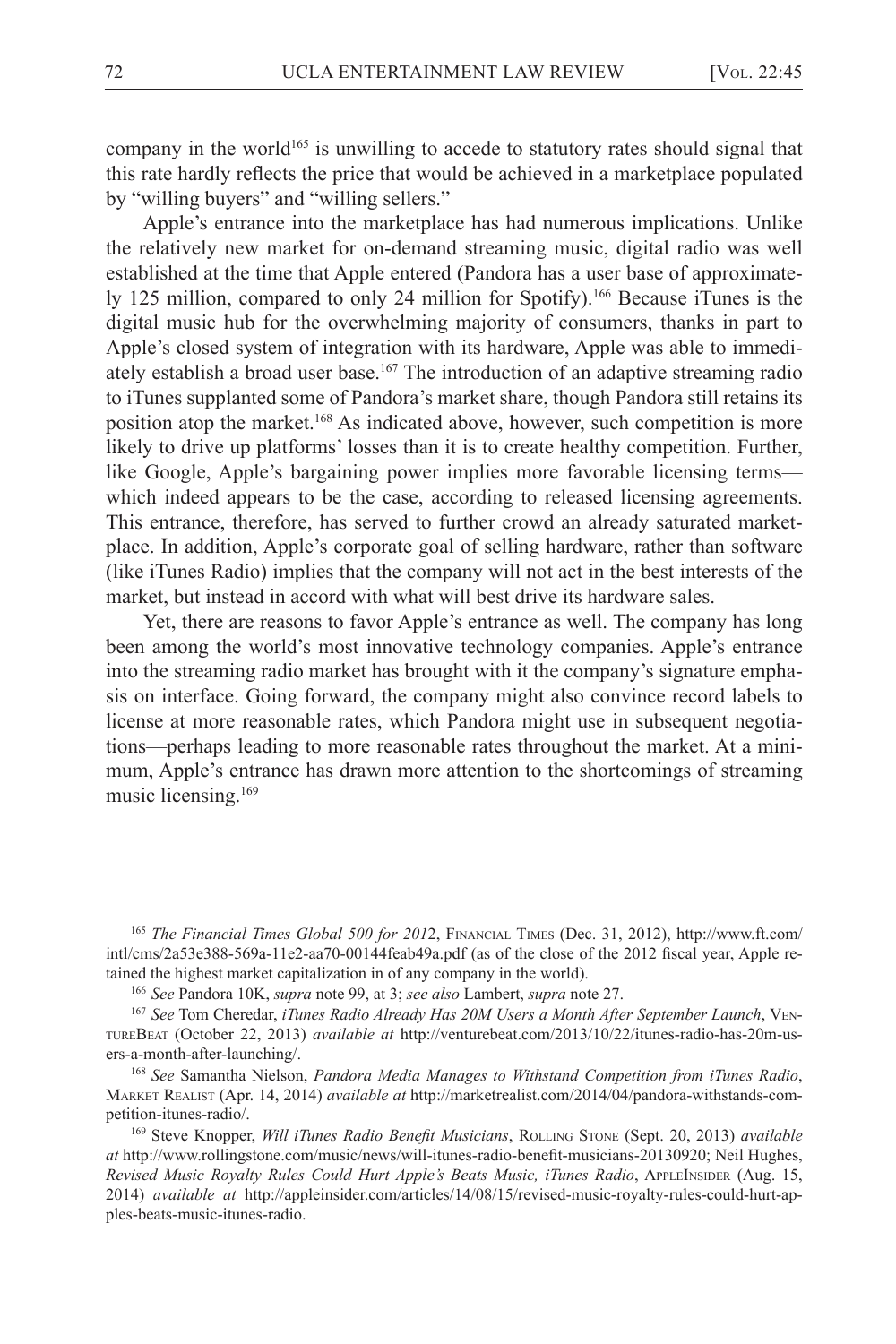# <span id="page-29-0"></span>C. *The Six Strikes Plan: A Boon to Legal Alternatives*

Also of interest is a collaborative effort to curtail online piracy. Recently, five national Internet service providers reached an agreement with content owners to actively police copyright infringement amongst subscribers, called the 'six-strikes' plan.170 The agreement establishes a non-profit entity, the Center for Copyright Infringement, comprised of multiple representatives with varying interests.171 Though details regarding the agreement, as well as the consequences of repeated offenses are unclear and appear to be inconsistent across Internet service providers, the core objective of the plan is to severely limit perpetual copyright offenders from infringing upon or illegally distributing intellectual property.172 In addition to inconsistency across providers, initial reports indicate that the consequences to repeated downloading in violation of copyright provisions will lead to a temporary service slowdown or to online copyright education courses prior to resumption of service.<sup>173</sup>

This plan has drawn criticism from advocates for all sides involved.<sup>174</sup> The plan as currently understood appears relatively toothless, with mild penalties in exchange for reduced consumer privacy—a hotbed issue. Yet, the plan could be a first step toward a more comprehensive plan of decreasing copyright infringement over the Internet. The fact that an agreement has been reached intimates concern over potential legislation. Rather than be subject to uncertain outcomes, the two sides opted to negotiate privately, to create a solution acceptable to both parties' interests. The efficacy of this new agreement will have a bearing on the strength and scope of subsequent negotiations.

Irrespective of the relative strengths and weaknesses of the agreement, the practical outflow of the six strikes plan is an increase in the cost of copyright infringement. That Internet subscribers will be punished for infringing activities (irrespective of the triviality of such consequences) will decrease such behavior for the marginal consumer. This increase in the cost of piracy will thus lead to a substitution away from illegal consumption and toward legal alternatives. Such a shift should lead to an increased demand for legal alternatives, which in turn will push their price up,

<sup>170</sup> Dan Graziano, *ISPs Reveal Details of Their 'Six-Strikes' Anti-Piracy Alert Systems*, Yahoo! News (Feb. 28, 2013, 12:40 PM), [\(http://news.yahoo.com/isps-reveal-details-six-strikes-anti-piracy](http://news.yahoo.com/isps-reveal-details-six-strikes-anti-piracy-alert-174050676.html)[alert-174050676.html](http://news.yahoo.com/isps-reveal-details-six-strikes-anti-piracy-alert-174050676.html)) (listing the five participating ISPs as AT&T, Comcast, Cablevision, Time Warner Cable and Verizon).

<sup>171</sup> Matthew Ingram, *Should You Fear the 'Six Strikes' Anti-Piracy*, Bloomberg Businessweek (Feb. 27, 2013), [http://www.businessweek.com/articles/2013-02-27/should-you-fear-the-six-strikes-anti-pira](http://www.businessweek.com/articles/2013-02-27/should-you-fear-the-six-strikes-anti-piracy-rule)[cy-rule](http://www.businessweek.com/articles/2013-02-27/should-you-fear-the-six-strikes-anti-piracy-rule) ("[R]epresentatives from such agencies as the Internet Education Foundation and the Future of Privacy Forum.").

<sup>172</sup> *See id.*

<sup>173</sup> *See id.*

<sup>174</sup> See, e.g., John Tarnoff, *We Don't Need Six Strikes*, Huffington Post (Mar. 7, 2013, 4:02 PM), [http://www.huffingtonpost.com/john-tarnoff/we-dont-need-six-strikes\\_b\\_2831489.html](http://www.huffingtonpost.com/john-tarnoff/we-dont-need-six-strikes_b_2831489.html); Darlene Storm *Worried About Six-Strikes? Copyright Alert System is "Damned Hard to Trigger"*, ComputerWorld (Apr. 29, 2013, 3:40 PM), [http://blogs.computerworld.com/privacy/22122/worried-about-six-strikes-copyright](http://blogs.computerworld.com/privacy/22122/worried-about-six-strikes-copyright-alert-system-damned)[alert-system-damned-hard-trigger.](http://blogs.computerworld.com/privacy/22122/worried-about-six-strikes-copyright-alert-system-damned)